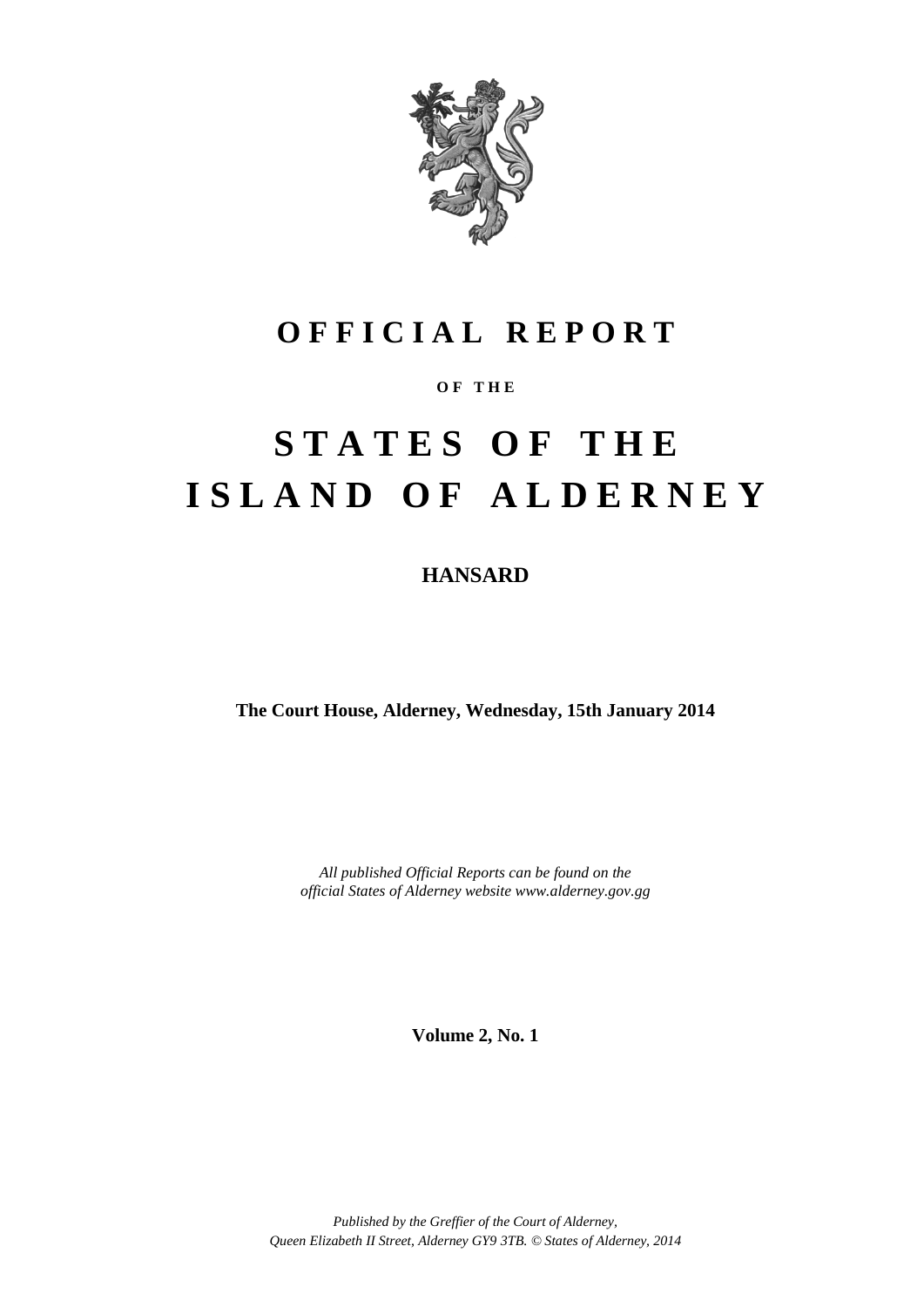### **Present:**

#### **Mr Stuart Trought, President**

**Members** Mr Paul Arditti Mr Raymond Berry Mr Matthew Birmingham Mr Neil Harvey Mr Louis Jean Mr Robert McDowall Mr Steve Roberts Mr Chris Rowley Mr Francis Simonet Mr Ian Tugby

#### **Representative of the Lieutenant Governor:**

Colonel Colin Mason

**The Greffier of the Court** Mrs Sarah Kelly

# **Business transacted**

| XI. Other Appointments: Commonwealth Parliamentary Association - Three members elected15         |
|--------------------------------------------------------------------------------------------------|
| XII. Other Appointments: St Anne's School Management Committee - Mr Jean elected 16              |
| XIII. The States of Alderney Bank Accounts – Operational arrangements – Item approved  17        |
| XIV. Election of Alderney Representatives to sit in the Guernsey States of Deliberation - Two    |
| XV. Regulation on Nutrition and Health claims and Implementation of Food Supplements Directive - |
| XVI. The Building and Development Control (Alderney) (Amendment and Fees) Ordinance, 2014        |
|                                                                                                  |
|                                                                                                  |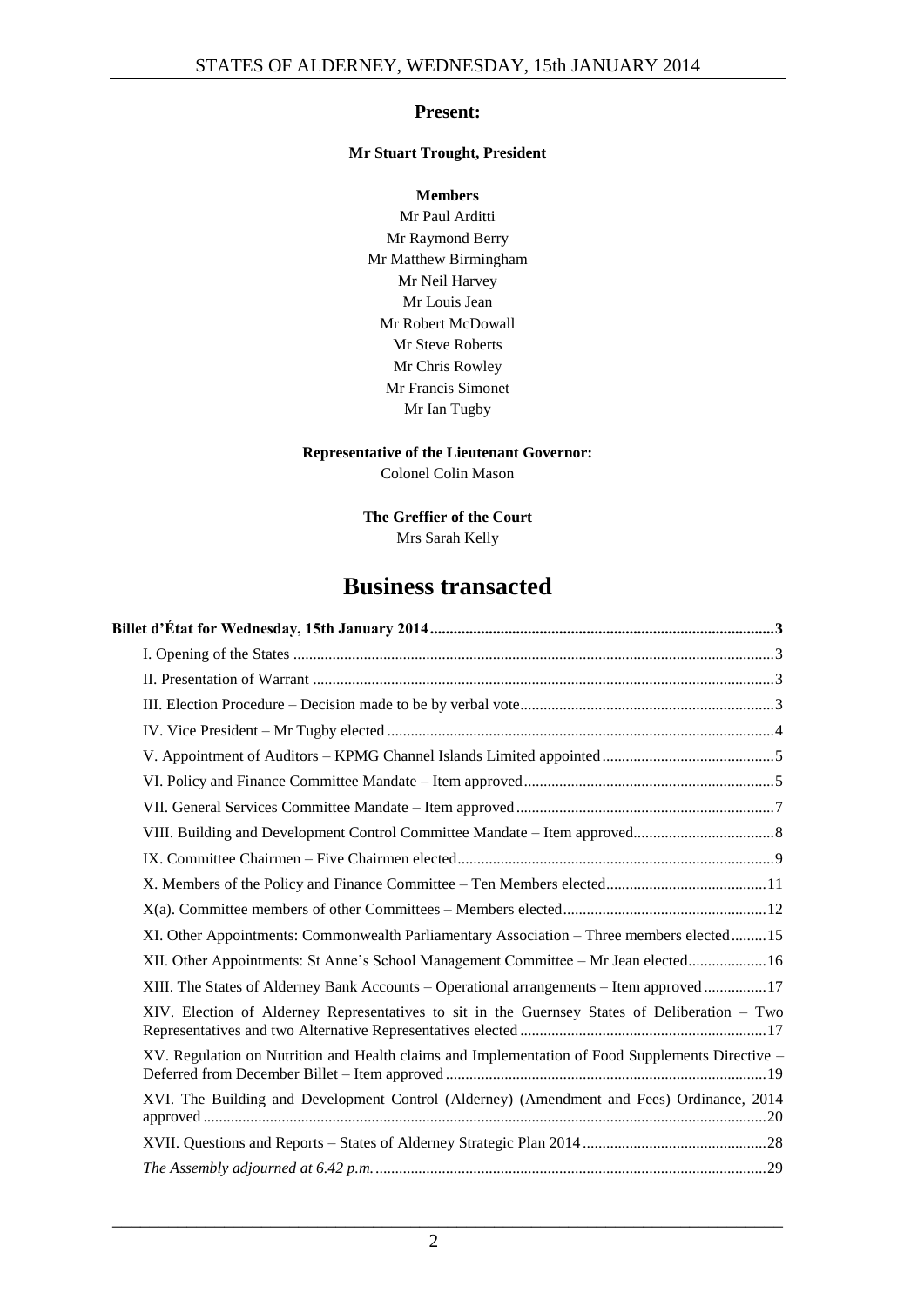# States of Alderney

*The States met at 5.25 p.m. in the presence of Colonel Colin Mason, a representative of His Excellency Air Marshal Peter Walker, C.B., C.B.E. Lieutenant-Governor and Commander-in-Chief of the Bailiwick of Guernsey*

[THE PRESIDENT *in the Chair*]

**PRAYERS** *The Greffier*

**ROLL CALL** *The Greffier*

# <span id="page-2-0"></span>Billet d'État for Wednesday, 15th January 2014

#### **I. Opening of the States**

#### **II. Presentation of Warrant**

<span id="page-2-2"></span><span id="page-2-1"></span>*Item II.*

*The representative of His Excellency the Lieutenant-Governor of the Bailiwick of Guernsey will present his warrant of appointment.*

**The Greffier:** Sir, the first Item today is the presentation of the Warrant of His Excellency the Lieutenant-Governor's Representative.

5

**The Representative of His Excellency the Lieutenant-Governor (Colonel C Mason):** The Warrant comes from the office of the Lieutenant-Governor in Guernsey. It is a Warrant to provide for the attendance of the Representative of His Excellency the Lieutenant-Governor in the States of Alderney.

'I, Air Marshal Peter Walker, CB, CBE, Lieutenant-Governor and Commander-in-Chief of the Island of Guernsey and its dependencies hereby authorise Colonel Colin Rees Mason OBE TD to represent me at meetings of the States of Alderney when I am unable to be present at such meetings in person. This authority is valid only for the purpose of my being represented at meetings of the States of Alderney until further notice and for no other purpose or occasion whatsoever.

This authority is personal to Colin Rees Mason and is revocable at any time on my order. In the event of his being unable to represent me at any meeting of the States of Alderney, Colonel Mason will notify the Secretary to the Lieutenant Governor of the Guernsey and Alderney's Greffier. In that event I have authorised Mr Geoffrey Thomas Workman to deputise for Colonel Mason.'

10

Signed P Walker Marshall, Air Marshall, Lieutenant Governor and Commander-in-Chief, and dated 8th January, 2014.

#### **III. Election Procedure – Decision made to be by verbal vote**

<span id="page-2-3"></span>*Item III.*

*The States is asked to decide whether the following elections should be by verbal vote, otherwise Rule 20 of the Rules of Procedure of the States Alderney, shall come into operation, i.e. voting shall, unless the States otherwise resolves, be carried out by written ballot.*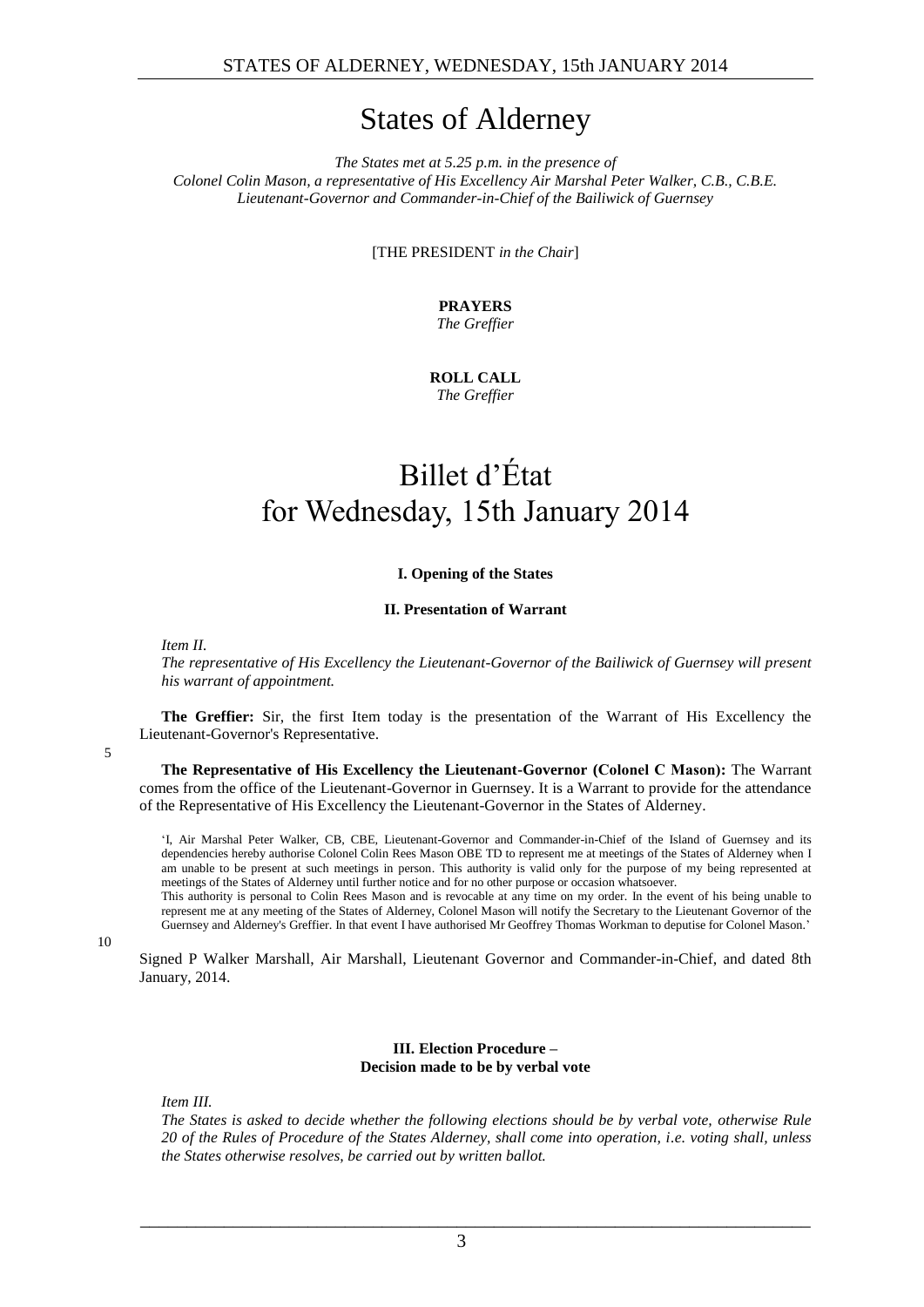#### **The President:** Madam Greffier, if we could move on to Item III on the Billet, please.

#### 15 **The Greffier:** Sir, Item III is the Election Procedure.

The States is asked to decide whether the following elections should be by verbal vote, otherwise Rule 20 of the Rules of Procedure of the States Alderney, shall come into operation, i.e., voting shall, unless the States otherwise resolves, be carried out by written ballot.

#### 20 **The President:** Thank you very much.

Mr Birmingham as Convener, were there any comments on this at the People's Meeting, please?

#### **Mr Birmingham:** Thank you, Mr President.

At the People's Meeting, the President attended. There were six States Members, excluding myself; 25 public, 17; and press, two.

On Item I, which was the Item opening the States, there were no comments; neither were there on the Presentation of the Warrant, Item II.

On Item III, Election Procedure, there were no comments.

And if I may, there were no comments either on Items IV, V or VI. The first comments relate to Item 30 VII, General Services Committee Mandate.

**The President:** Thank you very much, Mr Birmingham.

Gentlemen, this Item III is so you can decide whether you want to vote in the procedures that follow, either openly in front of everybody or if you do not want to do that, then we move to the other options. 35 Does anybody have any objections to a verbal vote being taken during this evening? No, no objections.

Very well, Madam Greffier, if you will make a note of that please. The voting tonight will be open and verbal.

**The Greffier:** Thank you, sir.

#### **IV. Vice President – Mr Tugby elected**

<span id="page-3-0"></span>*Item IV.*

 $40$ 

45

60

*The States is asked to elect a Vice President for 2014.*

**The President:** We move to Item IV, please, Madam Greffier.

**The Greffier:** Item IV, sir, is the Vice President. The States is asked to elect a Vice President for 2014.

**The President:** Thank you very much indeed.

**Mr Simonet:** Mr President, I would like to propose Mr Tugby.

50 **The President:** Thank you very much.

**Mr Rowley:** I would like to second it, thank you.

**The President:** You would like to second Mr Tugby. 55 Do we have any other nominations for this position?

**Mr Arditti:** I rise to propose Mr Jean.

**The President:** Thank you very much. Do we have a seconder for Mr Jean?

**Mr Birmingham:** I will second Mr Jean.

**The President:** Thank you very much indeed. Do we have any other nominations for this position? There being no other nominations, Madam Greffier, would you please call the vote for the position of

4

65 Vice President of the States for 2014?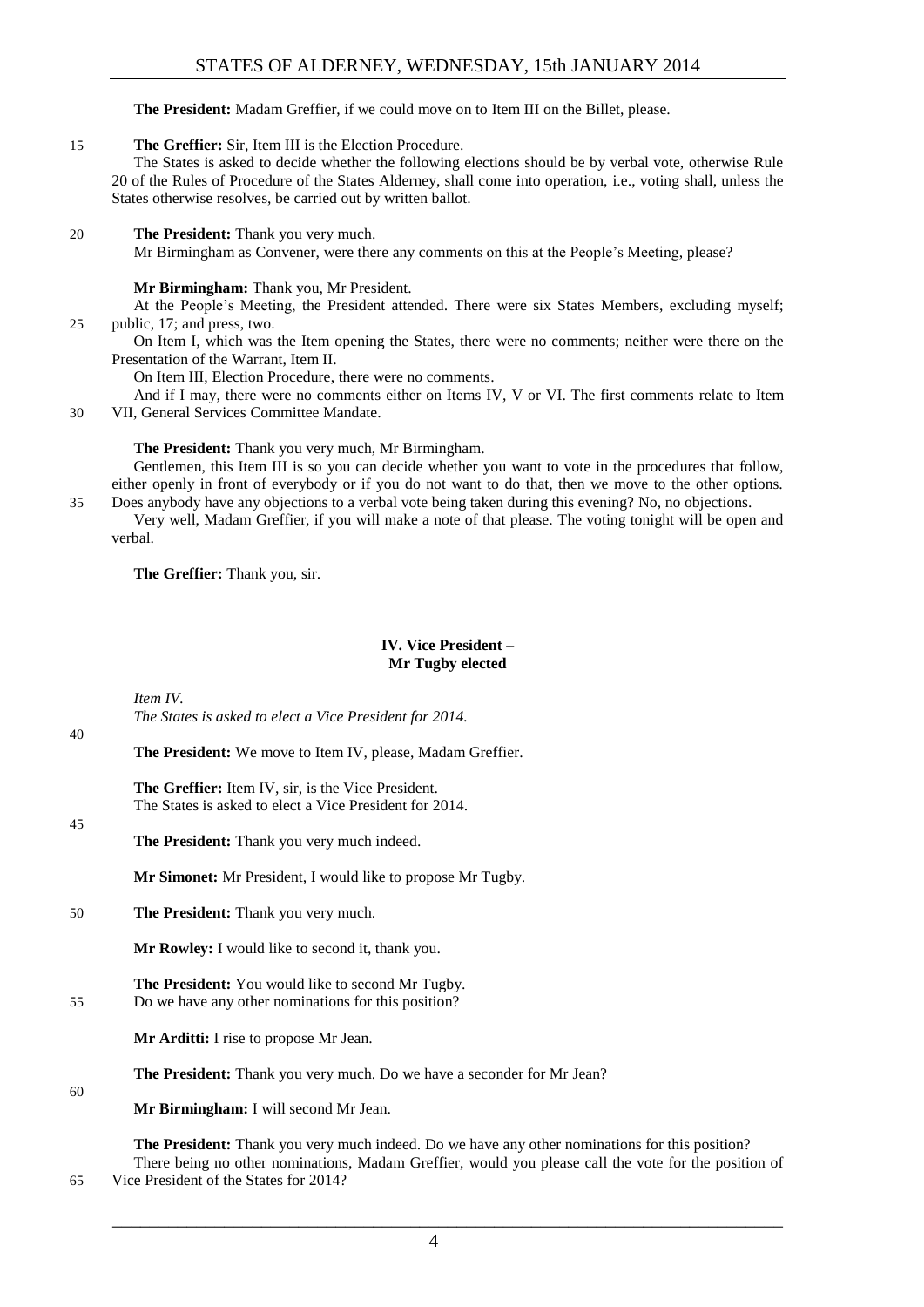**In favour of Mr Jean:**

Mr Arditti Mr Jean Mr Roberts

*A vote was taken and the results were as follows:*

| In favour of Mr Tugby: |
|------------------------|
| Mr Tugby               |
| Mr Birmingham          |
| Mr Berry               |
| Mr Harvey              |
| Mr Simonet             |
| Mr McDowall            |
| Mr Rowley              |

70

**The Greffier:** Then, sir, the Vice President is Mr Tugby for 2014.

**The President:** Thank you very much indeed.

#### **V. Appointment of Auditors – KPMG Channel Islands Limited appointed**

<span id="page-4-0"></span>*Item V.*

*The States is asked to appoint KPMG Channel Islands Limited to be the States Auditors for 2014.*

**The President:** We will move on to Item V, please.

75 **The Greffier:** Item V, sir, is the appointment of Auditors. The States is asked to appoint KPMG Channel Islands Limited to be the States Auditors for 2014.

**The President:** Thank you very much indeed.

Mr Birmingham has already confirmed there were no comments on this at the People's Meeting, so we 80 would like a proposer, please. Mr McDowall, do you wish to propose this?

**Mr McDowall:** Yes, indeed, I would like to propose KPMG Channel Islands, with just one comment. I think we should look for the longer term at revolving the audit amongst the larger audit firms. But for tonight, I nominate KPMG.

85

90

**The President:** Thank you very much. Mr Birmingham, I believe you wish to second this?

**Mr Birmingham:** Yes, I would second this Item and I reserve my right to speak.

#### **The President:** Thank you.

Does any other Member wish to speak on this subject this evening? Madam Greffier, you can take the appointment of the Auditors as approved, please.

95 **The Greffier:** Thank you.

#### **VI. Policy and Finance Committee Mandate – Item approved**

<span id="page-4-1"></span>*Item VI.*

*The States is asked to approve the mandate of the Policy and Finance Committee, as follows:*

*'To formulate and make recommendations to the States on all policy matters. To be accountable for the financial management of the States. To operate within the policies, guidelines and resolutions of the States. To liaise and negotiate with the States of Guernsey on all matters relating to the provision of transferred services and finance. To be responsible for all external affairs.*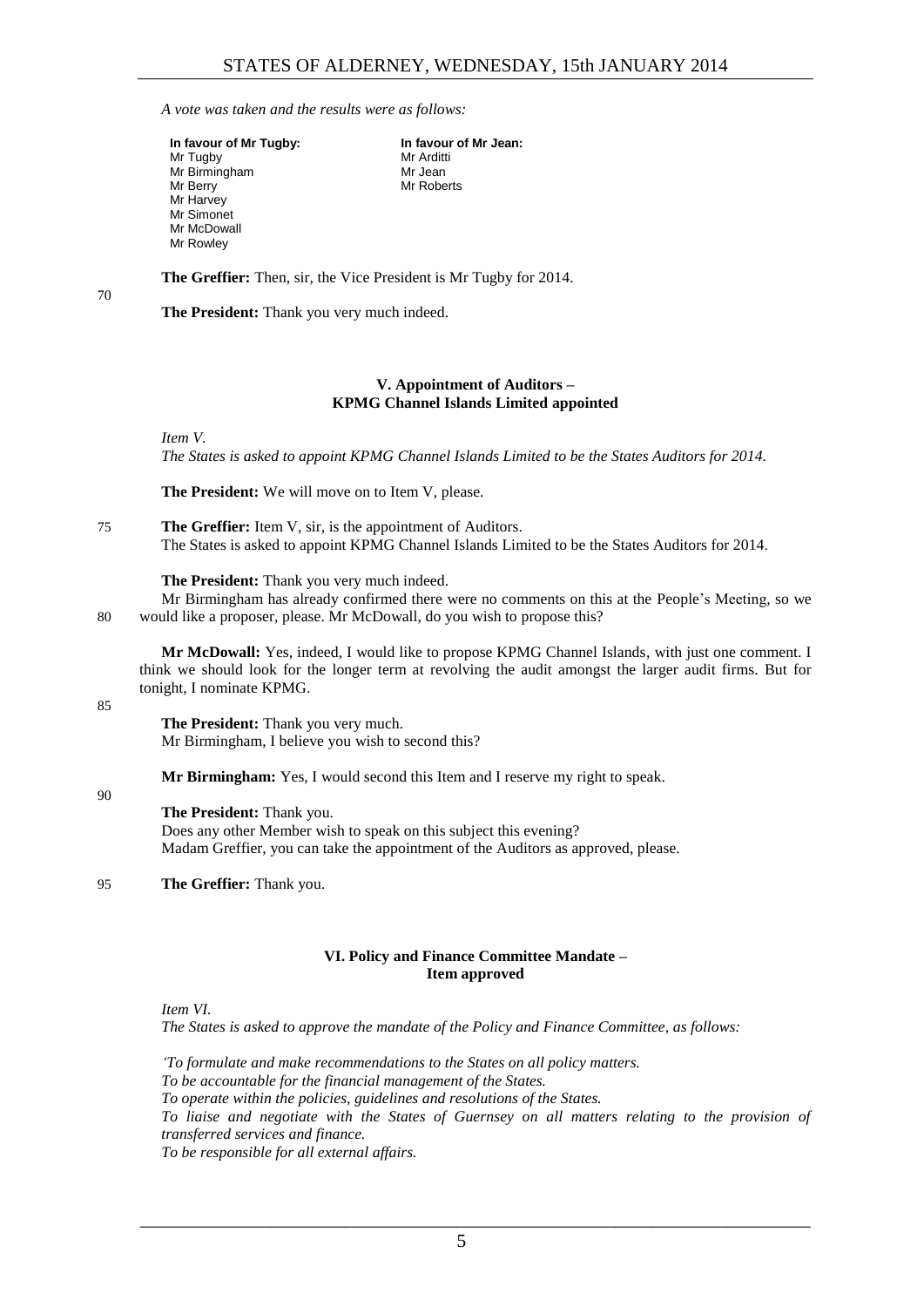*To liaise with the General Services Committee and the Building and Development Committee in relation to their budget and legislative requirements. To perform the following functions:*

*Finance:*

*To present to the States the annual budget and audited accounts and, where necessary, report to the States thereon.* 

*To monitor the income and expenditure of the States, its Committees and Trust Funds and, where appropriate, to add comment and recommendation to all applications to the States for money, votes and/or submissions to the States where public income and expenditure is involved.* 

*To deal with all borrowings as authorised by the States, loans and the administration of all monies accruing to the States for specific purposes under the terms of various Trusts and Funds.* 

*To be responsible for recommending to the States, whether by Ordinance or otherwise, the fees, dues and charges levied by the States for the provision of any service required to be provided under legislation and to approve the rents payable for States' land and properties.* 

*To be responsible for recommending to the States the level of Occupier's Rates.* 

*To advise on the rents, premiums (if any) and duration of leases to be granted by the General Services Committee for all other States properties.* 

*To submit leases to the States for approval in accordance with the Budget Rules and Procedures. To be responsible for:-.* 

*a. dealing with States borrowings authorised by the States for specific purposes* 

*b. all States insurances* 

*c. postage stamp and coin issues and design approvals* 

*d. dealing with grants not exceeding £5000* 

*e. dealing with Hawkers Licences.* 

*The Economy:* 

*To initiate, pursue and report to the States upon matters relating to the economy of the Island, including immigration, population, social services (financial aspects only), the development of an economic plan, employment, industry and e-commerce.* 

*To deal with external authorities in fiscal and commercial matters.*

*To be responsible for public relations and the promotion of the Tourist Industry.* 

*To monitor the economic policy of the States and to report and make recommendations for such amendments as deemed necessary.* 

*To liaise with the Commerce and Employment Department on matters relating to economic planning.*

*Constitution and Legal Matters:*

*To be responsible for all matters affecting the Constitution and all legislation (other than legislation*  falling specifically within the responsibility of the General Services and the Building and Development *Control Committee).* 

*To be responsible for all matters relating to International Conventions, Treaties, Agreements, EU Directives and extended legislation from the United Kingdom.* 

*To liaise as necessary with the Court of Alderney.* 

*To be responsible for and the leasing and use of all States-owned Forts.* 

*To be responsible for matters affecting:*

*Elections;* 

*Census; Import and Export Control; Telecommunications; Postal Services, Philately and Currency; Gambling; Emergency Fuel Control (The Energy (Bailiwick of Guernsey) Law, 1978); Dangerous Weapons; Civil Aviation; and Youth Training and Adult Education. Youth Services and activities. To be responsible for all matters relating to welfare. To be responsible for all matters not specifically falling within the mandate of the General Services Committee and the Building and Development Control Committee.*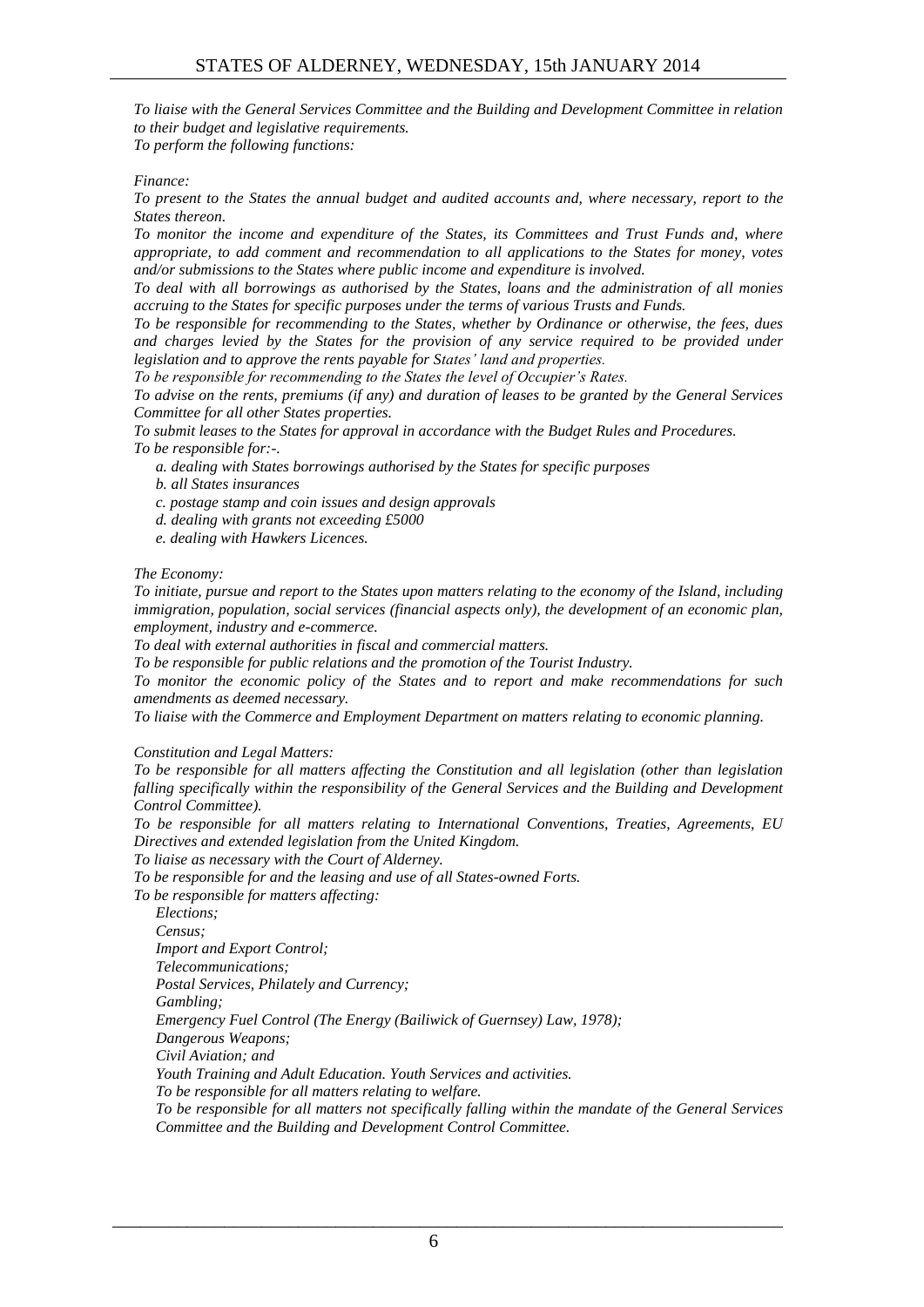*Staff and Offices:* 

*To be the States Employment Board with responsibility for all matters relating to the employment of Established Staff and Public Service Employees (PSE's); and the management of office accommodation; to be the Civil Service Board referred to in the Terms and Conditions of Service for Civil Servants and the Terms and Conditions of Employment for Public Service Employees as agreed between the Board and Unite, the Union.* 

*In particular to be responsible for the appointment of staff and the preparation and review of the Terms and Conditions of Service of all salaried staff (subject to the relevant provisions of the Government of Alderney Law) and to liaise with the Association of Guernsey Civil Servants.* 

*To control establishment numbers.* 

*To be responsible for staff pensions.*

*To liaise with Trades Unions on matters relating to the Terms and Conditions of Employment for Public Service Employees.'*

**The President:** We move on to Item VI, please.

**The Greffier:** Sir, Item VI is the Policy and Finance Committee Mandate. 100 The States is asked to approve that mandate as set out in the Billet for 2014.

**The President:** Thank you very much indeed.

Mr Birmingham as Convener has already confirmed there were no comments on this Item at the People's Meeting.

105 Mr Simonet, I believe you wish to propose this.

**Mr Simonet:** Yes, I would like to propose this Item, Mr President.

**The President:** Mr Roberts, I believe you wish to second this?

**Mr Roberts:** Yes, sir. I do, sir.

**The President:** Thank you, very much. Does any Member wish to speak on this matter? 115 Madam Greffier, would you take the Policy and Finance Committee Mandate as approved, please?

**The Greffier:** Sir.

#### **VII. General Services Committee Mandate – Item approved**

<span id="page-6-0"></span>*Item VII.*

110

*The States is asked to approve the mandate of the General Services Committee, as follows:*

*'To be accountable to the States for the provision and implementation of all Government services provided and/or required by legislation, resolution or policy of the States within agreed budgets. To liaise with the Policy and Finance Committee in relation to budgetary and legislative requirements. To operate within the policies, guidelines and resolutions of the States.* 

*In particular, to perform the following functions:*

*To be accountable for the administration of the harbour and its functions and to make recommendations to the Policy and Finance Committee on all fees, dues and charges required to be levied by legislation. To deal with shipping and all matters relating to the sea.* 

*To be responsible for the continuing investigations into a marina in Alderney.* 

*To deal with all matters relating to the railway.* 

*To administer and maintain all States' buildings including offices; to be accountable for all public works; to place contracts for public works; to be responsible for refuse collection and its disposal.* 

*To be responsible for the Fire Brigade; for emergency services; for sewage disposal; and for traffic control.* 

*To be accountable for all States' properties which are not the responsibility of the Policy and Finance Committee.* 

*To be responsible for recreation and sports activities.*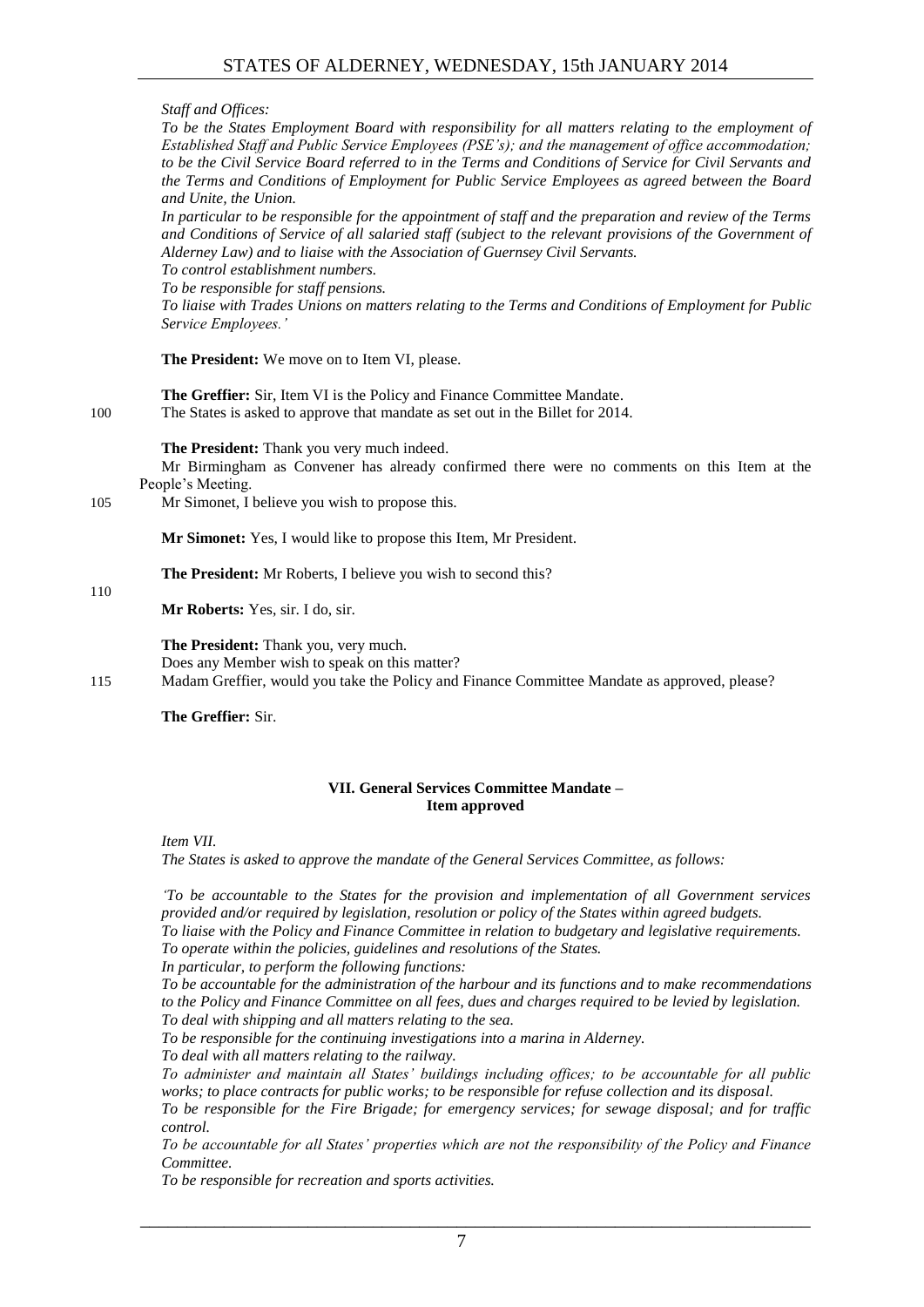*To be responsible for the Saye Beach Camp site.* 

*To be responsible for all matters relating to the allocation of States housing.* 

*To be accountable as the Water Board for the provision of water supplies on the Island in accordance with the legislation applicable thereto.* 

*To be responsible for the leasing of all States Properties, other than Forts, in the ownership of the States; to deal with all matters relating to agriculture, livestock, other animals, birds and vermin; to administer the Island of Burhou; to be responsible for forestation and fencing and management of all States land including the consolidation of parcels and not to reduce the area of such land without the authority of the States; and be responsible for the slaughterhouse.* 

*To be responsible for all matters relating to sea fisheries.*

*To be responsible for environmental monitoring and for the co-ordination of public services in the event of a civil emergency.* 

*To be responsible for the establishment of a working party to be known as the Civil Emergency Working Party which shall include amongst its members the following people:*

*The President of the States, the States Analyst, the Chief Fire Officer, the Manager of the Water Board, the States Engineer, the General Manager of Alderney Electricity Limited, the resident Sergeant of the Police in Alderney, the Harbour Officer, a Medical Practitioner; a representative of St. John Ambulance (unless otherwise represented); a Communications adviser(s); the person appointed as Coordinator of the emergency services, and if in existence the Officer Commanding the Junior Militia. The Working Party shall appoint a Chairman from amongst its members.'*

**The President:** We now move to Item VII, I believe.

120 **The Greffier:** Yes, sir, Item VII is the General Services Committee Mandate. The States is asked to approve the mandate as set out in the Billet for 2014.

**The President:** Thank you very much.

Mr Birmingham as Convener, were there any comments on this Item?

125

**Mr Birmingham:** On Item VII, yes. One person asked whether there were any changes to the mandate. It was confirmed that there were not.

**Mr President:** Thank you very much, Mr Birmingham 130 Mr Berry, I believe you wish to propose this.

**Mr Berry:** I wish to propose this Item and reserve my right to speak, if needed.

**The President:** Thank you, Mr Berry. 135 Mr Tugby, I believe you wish to second this?

**Mr Tugby:** Yes, sir, I second it, and reserve…

**The President:** Thank you very much.

140 Does any other Member wish to speak on the General Services Committee Mandate?

Thank you very much. Madam Greffier, if you would take Item VII, the General Services Committee Mandate as approved, please.

#### **The Greffier:** Sir.

#### **VIII. Building and Development Control Committee Mandate – Item approved**

<span id="page-7-0"></span>*Item VIII.*

*The States is asked to approve the mandate of the Building and Development Control Committee as follows:*

*'To be the Authority for approving plans in both the public and private sector; to be responsible for the Le Banquage Housing Scheme; to administer The Building and Development Control (Alderney) Law, 2002, as amended; to be the Committee to make recommendations to the States on the maximum*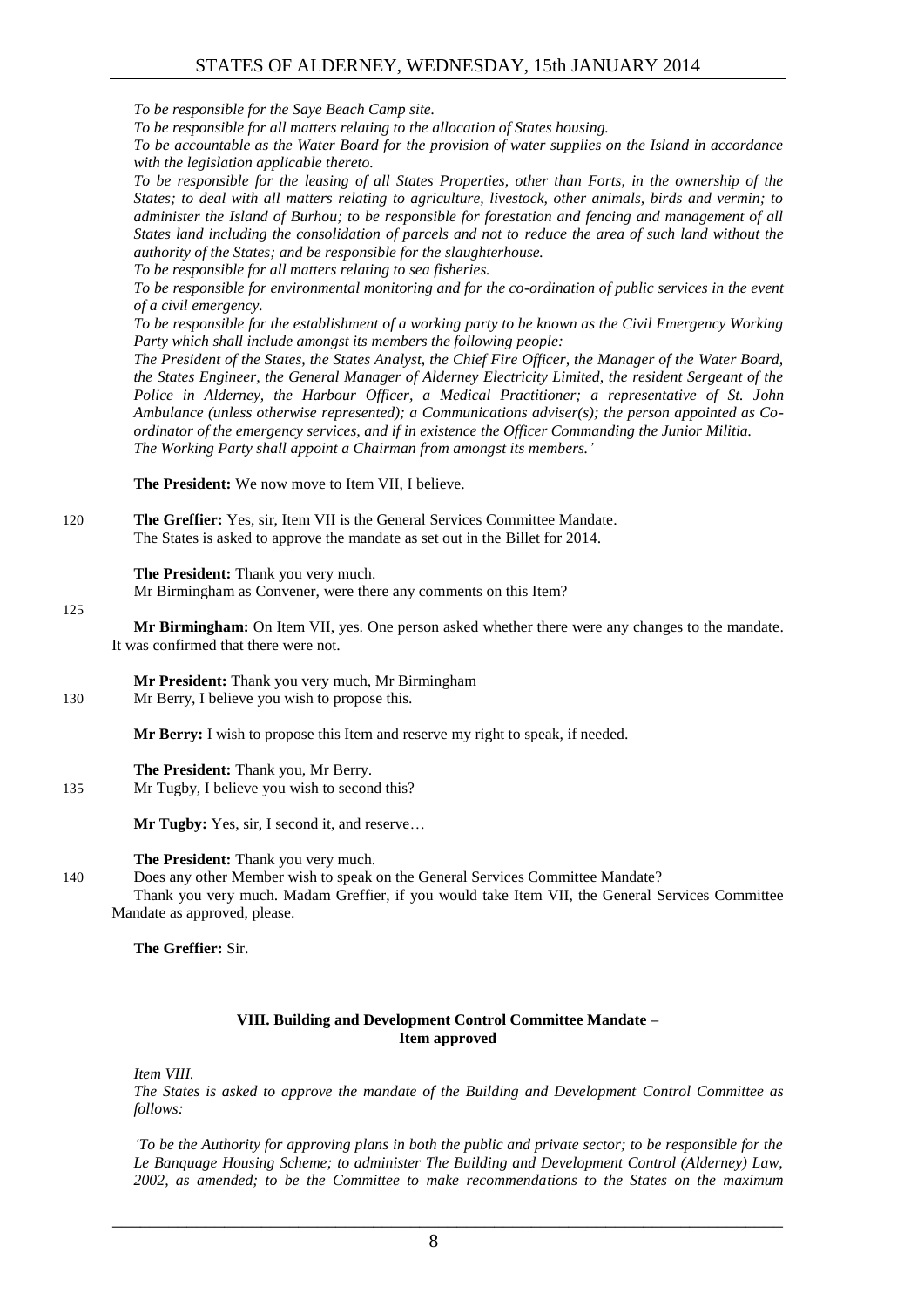*number of dwellings to be permitted in any given period in accordance with Section 15 of The Building & Development Control (Alderney) Law, 2002; to administer Building Regulations made under the provisions of The Building & Development Control (Alderney) Law, 2002, and any other law or laws by which they may be replaced.* 

*To be responsible for the preparation of a policy and strategy for environmental conservation and ecology on the Island.'*

#### 145

**The President:** We move to Item VIII.

**The Greffier:** Item VIII, sir, is the Building and Development Control Committee Mandate. The States is asked to approve that mandate for 2014 as set out in the Billet.

150

160

165

**The President:** Thank you very much. Mr Birmingham, as Convener?

**Mr Birmingham:** Yes, it was queried whether the final sentence of the mandate was new. That is to be 155 responsible for the preparation of a policy and strategy for environmental conservation and ecology on the Island. It was confirmed that it was not.

**The President:** Thank you very much. Mr Birmingham, I wish I believe you wish to propose the Building and Development Control…?

**Mr Birmingham:** Yes, I would like to propose the mandate.

**The President:** Thank you very much. Mr Rowley, I believe you wish to second this?

**Mr Rowley:** Yes, I would like to second it.

**The President:** Does any Member wish to speak on the mandate of the BDCC? Madam Greffier, if you will take the mandate as approved, please.

170

**The Greffier:** Sir.

#### **IX. Committee Chairmen – Five Chairmen elected**

<span id="page-8-0"></span>*Item IX.*

*The States is asked to elect the Chairmen of the following Committees: 1. Policy and Finance Committee 2. General Services Committee 3. Building and Development Control Committee 4. Business Development, Tourism and Marketing Committee 5. Finance Committee* 

**The President:** And then we will move to Item IX, please.

175 **The Greffier:** Item IX, sir, has five parts.

The States is asked to elect the Chairmen of the following Committees: Policy and Finance Committee; General Services Committee; Building and Development Control Committee; Business Development, Tourism and Marketing Committee; and Finance Committee.

180 **The President:** Thank you very much, Madam Greffier.

Mr Birmingham, as Convener, were there any comments on this?

**Mr Birmingham:** Yes, thank you, Mr President.

Under this Item, one contributor queried why the Finance Committee and Business Development, 185 Tourism and Marketing Committee had been included in this Item, as only three Committees were established by the Government of Alderney law. The Convener said that the Finance and BDTM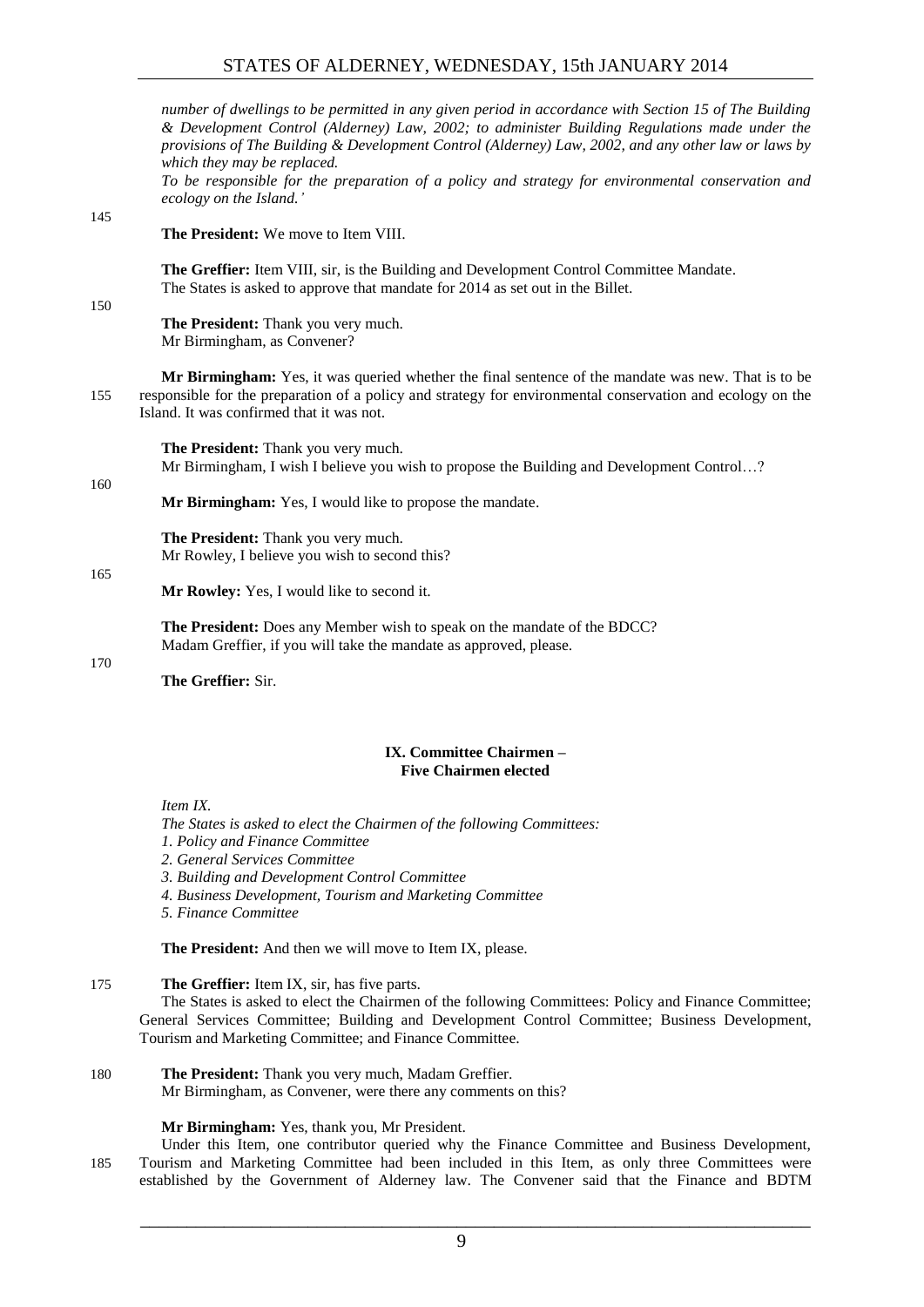Committees were subcommittees of the Policy and Finance Committees,, but States Members had previously agreed that the election of these Chairmen should be made in public.

190 **The President:** Thank you very much.

We move on to Item IX 1. and to elect the Chairman for the Policy and Finance Committee. Do I have any nominations for this position, please?

**Mr McDowall:** Yes, I would like to nominate Mr Simonet.

**The President:** Do we have a seconder, please?

**Mr Harvey:** I second Mr Simonet, sir.

200 **The President:** Thank you very much. Do we have any other nominations for this position?

**Mr Arditti:** I wish to nominate Mr Jean.

**The President:** Do we have any seconder for Mr Jean as Chairman of the Policy and Finance 205 Committee?

**Mr Birmingham:** I am happy to second Mr Jean for a vote.

**The President:** Thank you very much.

210 Do we have any other nominations for this position? Madam Greffier, there being no other nominations, would you please call the vote for this position?

**The Greffier:** Sorry, sir. You wish me to take a vote?

#### 215 **The President:** Yes, please.

*A vote was taken and the results were as follows:*

| In favour of Mr Simonet: | In favour of Mr Jean: |
|--------------------------|-----------------------|
| Mr Tugby                 | Mr Arditti            |
| Mr Birmingham            | Mr Jean               |
| Mr Berry                 |                       |
| Mr Harvey                |                       |
| Mr Simonet               |                       |
| Mr McDowall              |                       |
| Mr Rowley                |                       |
| Mr Roberts               |                       |

220 **The Greffier:** Sir, Mr Simonet is the Chair of the Policy and Finance Committee, 8 votes to 2.

#### **The President:** Thank you very much.

We move to item 2 of the Committee Chairmen, which is to elect the Chairman for the General Services Committee.

 $225$ 

195

**Mr Berry:** I wish to propose Mr Rowley, sir.

**The President:** Do we have a seconder?

230 **Mr Tugby:** I second.

**The President:** Do we have any other nominations for Chairman of the General Services Committee? There being other nominees for this position, that means, I believe, that Mr Rowley is elected as Chairman of the General Services Committee.

235 We move to item 3, to elect the Chairman of the Building and Development Control Committee.

**Mr Berry:** I propose Mr Birmingham, sir.

**The President:** Mr Birmingham. Do we have a seconder?

240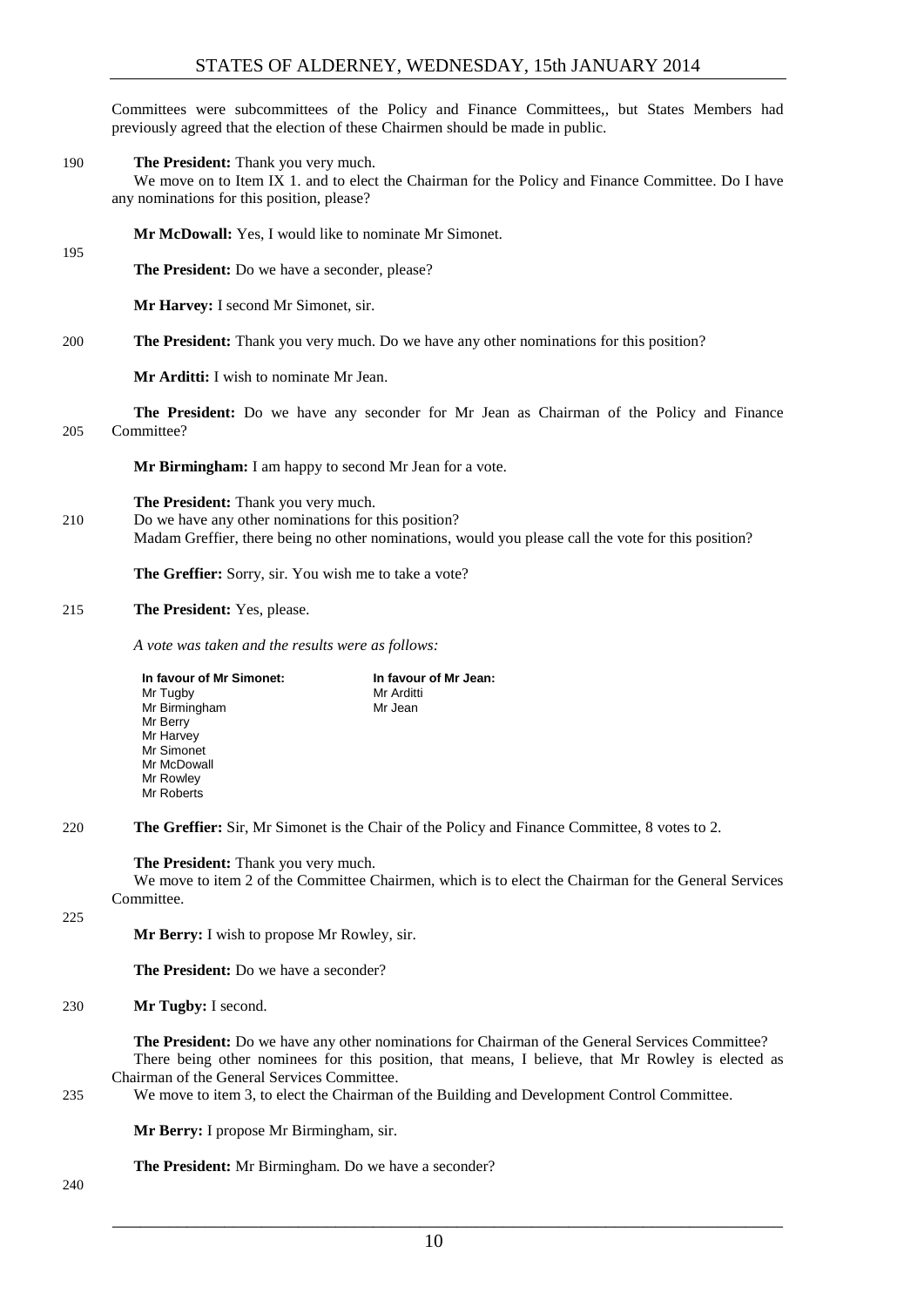**Mr Rowley:** I would like to second.

**The President:** Do we have any other nominations for the Chairman of the Building and Development Control Committee?

245 There being no other nominees, then Mr Birmingham is duly elected.

We move to item 4, which is the Business Development, Tourism and Marketing Committee. Do we have any nominations? Yes, Mr Jean.

**Mr Simonet:** Mr President, I am pleased to propose Mr Harvey.

250

**The President:** Do we have a seconder?

**Mr Rowley:** I would like to second Mr Harvey.

#### 255 **The President:** Do we have any other nominations for this position?

here being no other nominations, Mr Harvey is duly elected as the Chairman of that Committee. We move to section 5 of Item IX, to elect the Chairman for the Finance Committee. Do I have any nominations for this position?

260 **Mr Harvey:** I would like to nominate Mr McDowall.

**The President:** Do we have a seconder for Mr McDowall?

**Mr Tugby:** I will second Mr McDowall.

265

**The President:** Thank you very much, Mr Tugby. Do we have any other nominations to this position? There being no other nominations to this position, Mr McDowall is duly elected.

#### **X. Members of the Policy and Finance Committee – Ten Members elected**

<span id="page-10-0"></span>*Item X.*

*The States is asked to elect the members of the Policy and Finance Committee.*

270 **The President:** Could we move to Item X, please, Madam Greffier?

**The Greffier:** Sir, Item X is the members of the Policy and Finance Committee. The States is asked to elect the members of the Policy and Finance Committee.

275 **The President:** Thank you very much. Mr Birmingham, as Convener.

**Mr Birmingham:** Yes, thank you.

One contributor asked whether it was still the intention to elect all 10 States Members to the Policy and 280 Finance Committee and the Convener stated that it was.

Shall I deal with the addendum, Item  $X(a)$ ?

**The President:** No, we will deal with that when we get to it, if we may. Thank you.

As you heard Mr Birmingham say, it was announced at the People's Meeting that at the time it was the 285 intention for all the States Members to be members of the Policy and Finance Committee. Do any States Members object to that?

**Mr Jean:** I do object to that, if I may.

290 **The President:** Yes, that is fine.

**Mr Arditti:** Yes, I do as well.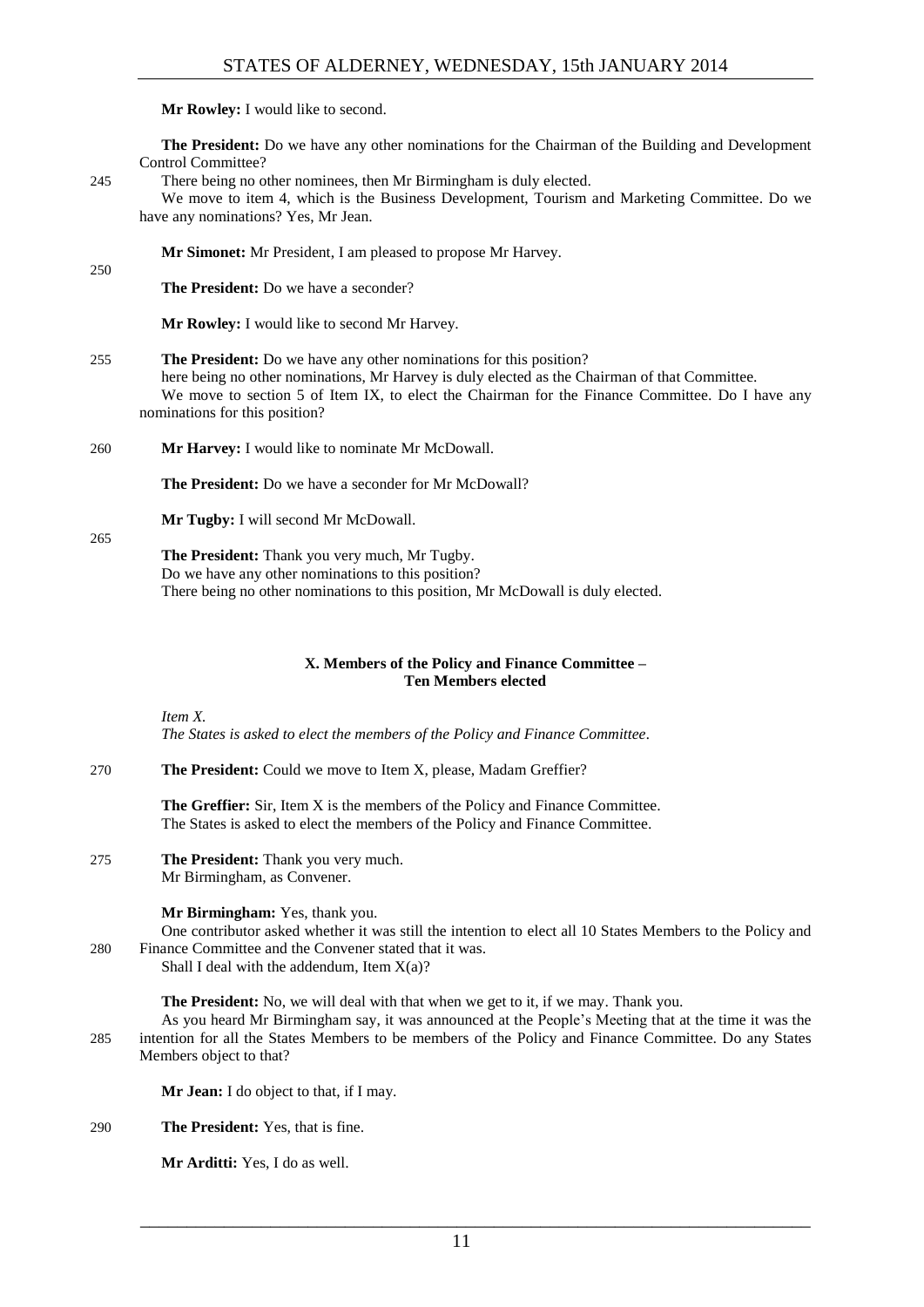**The President:** You do as well? In that case, we will need to have a vote, to vote on the members of the 295 Policy and Finance Committee.

Do we have any nominations for members of the Policy and Finance Committee?

**Mr Birmingham:** Is it possible for me to state my support for all Members to be members of the Committee?

300

**The President:** It is.

**Mr Birmingham:** That is what I shall propose.

305 **The President:** Do we have a seconder for that proposition?

**Mr Tugby:** I will second that proposition.

**The President:** In that case, I think we need to put that to the vote, as we have people objecting to that. 310 So, Madam Greffier, if you please call the vote, the vote being that it is for all 10 States Members to be members of the Policy and Finance Committee.

*A vote was taken and the results were as follows:*

**FOR**  Mr Tugby Mr Birmingham Mr Berry Mr Harvey Mr Simonet Mr McDowall Mr Rowley Mr Roberts **AGAINST** Mr Arditti Mr Jean

315

**The Greffier:** That is passed, sir, 8 to 2.

**The President:** Thank you very much indeed.

#### **X(a). Committee members of other Committees – Members elected**

<span id="page-11-0"></span>*Item X(a).*

*The States is asked to appoint the members of the following Committees:-*

- *1. Three members to the General Services Committee*
- *2. Four members to the Building and Development Control Committee*
- *3. Three members to the Finance Committee*
- *4. Three members to the Business Development, Tourism and Marketing Committee*

320

**The President:** Can we move to Item X(a), which is for the Committee members of the other Committees. Madam Greffier, if you could announce that correctly, please.

**The Greffier:** Sir, Item  $X(a)$ , is the Committee members of other Committees.

325 The States is asked to appoint the members of the following Committees, and this is four parts, sir: three members to the General Services Committee; four members to the Building and Development Control Committee; three members to the Finance Committee; and three members to the Business Development, Tourism and Marketing Committee.

330 **The President:** Thank you very much, Madam Greffier. Mr Birmingham, as Convener.

#### **Mr Birmingham:** Thank you.

One contributor stated that he hoped that there would be an election this time, as it appeared that at last 335 year's meeting the positions had already been agreed by States Members in advance of the meeting.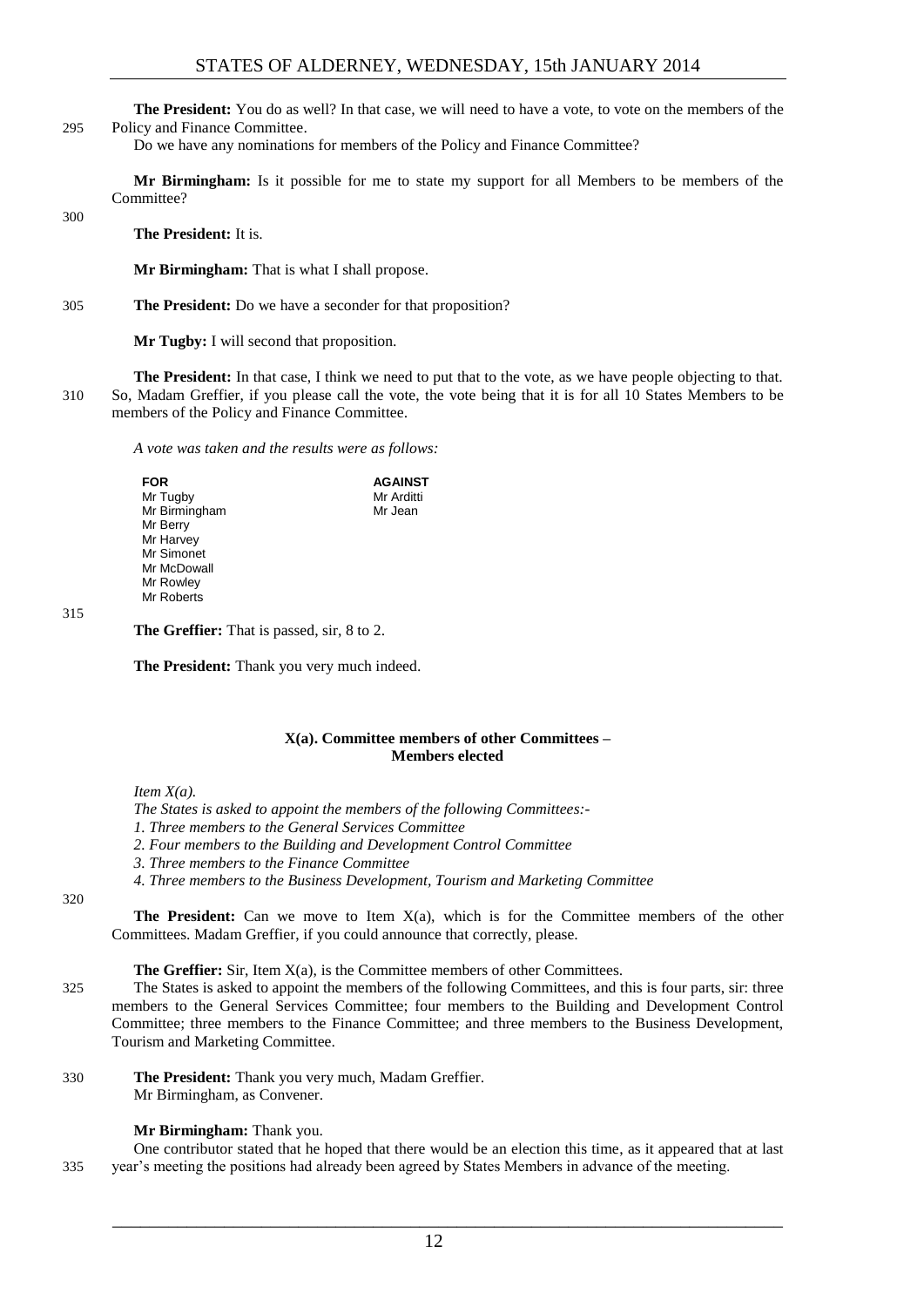**The President:** Thank you very much indeed.

In that case, we move to section 1, which is to elect three members to the General Services Committee. Do you have any nominations for the membership of the General Services Committee, please?

#### 340

350

**Mr Berry:** I propose Mr Tugby, sir.

**The President:** Do we have a seconder for that position?

345 **Mr Birmingham:** I will second Mr Tugby.

**The President:** Thank you very much.

**Mr Rowley:** I propose Mr Berry.

**The President:** You propose Mr Berry. Do I have a seconder for Mr Berry?

**Mr McDowall:** I will second Mr Berry.

355 **Mr Rowley:** I also propose Mr Roberts.

**The President:** You propose Mr Roberts. Do I have a seconder for Mr Roberts?

**Mr Tugby:** I second Mr Roberts.

360

**The President:** Seconder for Mr Roberts. Do I have any other nominations for members of the General Services Committee?

**Mr Jean:** I would rather not be nominated, but I do thank you for that, Mr Birmingham*.*

365

#### **The President:** Thank you very much

Madam Greffier, if you can just confirm that those three members have been proposed and seconded correctly, and there being no other nominations, those three people are elected as members of the General Services Committee.

370

385

395

**The Greffier:** Yes, sir. We have three members nominated: Mr Tugby, Mr Roberts and Mr Berry. Sir, as there are no other members nominated, then those three places stand. They are elected to the General Services Committee.

#### 375 **The President:** Thank you very much indeed.

We move to section 2, which is to elect four members to the Building and Development Control Committee. Does anybody wish to nominate or propose for these members?

**Mr Birmingham:** Thank you.

380 I would like to propose Mr Berry.

**The President:** Mr Berry. Can I have a seconder for Mr Berry, please?

**Mr Tugby:** I will second it, sir.

**The President:** Thank you very much indeed.

**Mr Tugby:** Could I propose Mr Roberts?

#### 390 **The President:** Mr Roberts.

**Mr Rowley:** I will second that, sir.

**The President:** And a third member?

**Mr Birmingham:** If I may, I would like to propose Mr Rowley.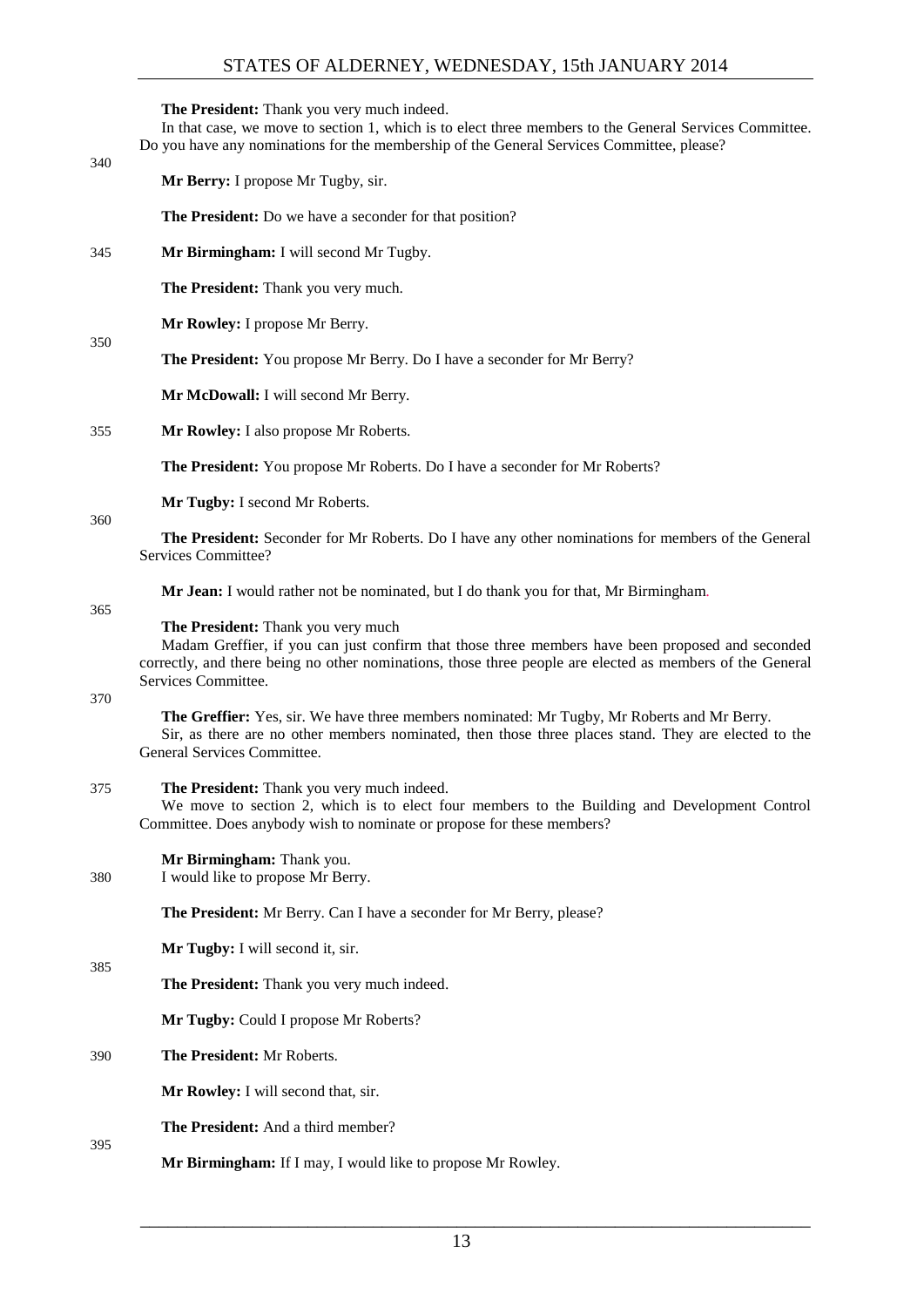**The President:** Can I have a seconder for Mr Rowley? 400 **Mr Harvey:** I will second. **The President:** Thank you very much. A fourth member? **Mr Birmingham:** If I may propose Mr Simonet. 405 **The President:** Mr Simonet. Do I have a seconder for Mr Simonet? **Mr McDowall:** I will second that. 410 **The President:** Do I have any other nominations for members of the Building and Development Control Committee? No. Madam Greffier, if you would please announce the result. **The Greffier:** Yes, sir. The four members being nominated are: Mr Roberts, Mr Berry, Mr Simonet and 415 Mr Rowley. Therefore, sir, no other nominations being received, they are now appointed to the Building and Development Control Committee. **The President:** Thank you very much. We move to section 3, which is to elect three members to the Finance Committee. Would anybody like 420 to start the nominations? **Mr McDowall:** I would like to propose Mr Birmingham. **The President:** Mr Birmingham. Do I have a seconder for Mr Birmingham? 425 **Mr Tugby:** I will second that. The President: Can I have a second nomination? 430 **Mr Birmingham:** I would like to propose Mr Tugby. **The President:** Do we have a seconder for Mr Tugby, please? **Mr McDowall:** I will second that. 435 **The President:** Thank you very much. Do I have a third nomination? **Mr McDowall:** I will propose Mr Roberts, if I may. 440 **The President:** Mr Roberts. Do I have a seconder? **Mr Tugby:** I will second him, sir. **The President:** Thank you very much. Do I have any other nominations for members of this 445 Committee, the Finance Committee? Madam Greffier, there have been three members. Would you please announce the result? **The Greffier:** Yes, sir. Three nominations received – that is, Mr Tugby, Mr Birmingham and Mr Roberts. No other nominations – those Members are therefore appointed to the Finance Committee. 450 **The President:** Thank you very much. In which case, we will move to section 4 of Item  $X(a)$ , which is to elect three members to the Business Development, Tourism and Marketing Committee. Can I have nominations for these positions, please? 455 **Mr Harvey:** I would like to nominate Mr Birmingham. **The President:** Do I have a seconder, please?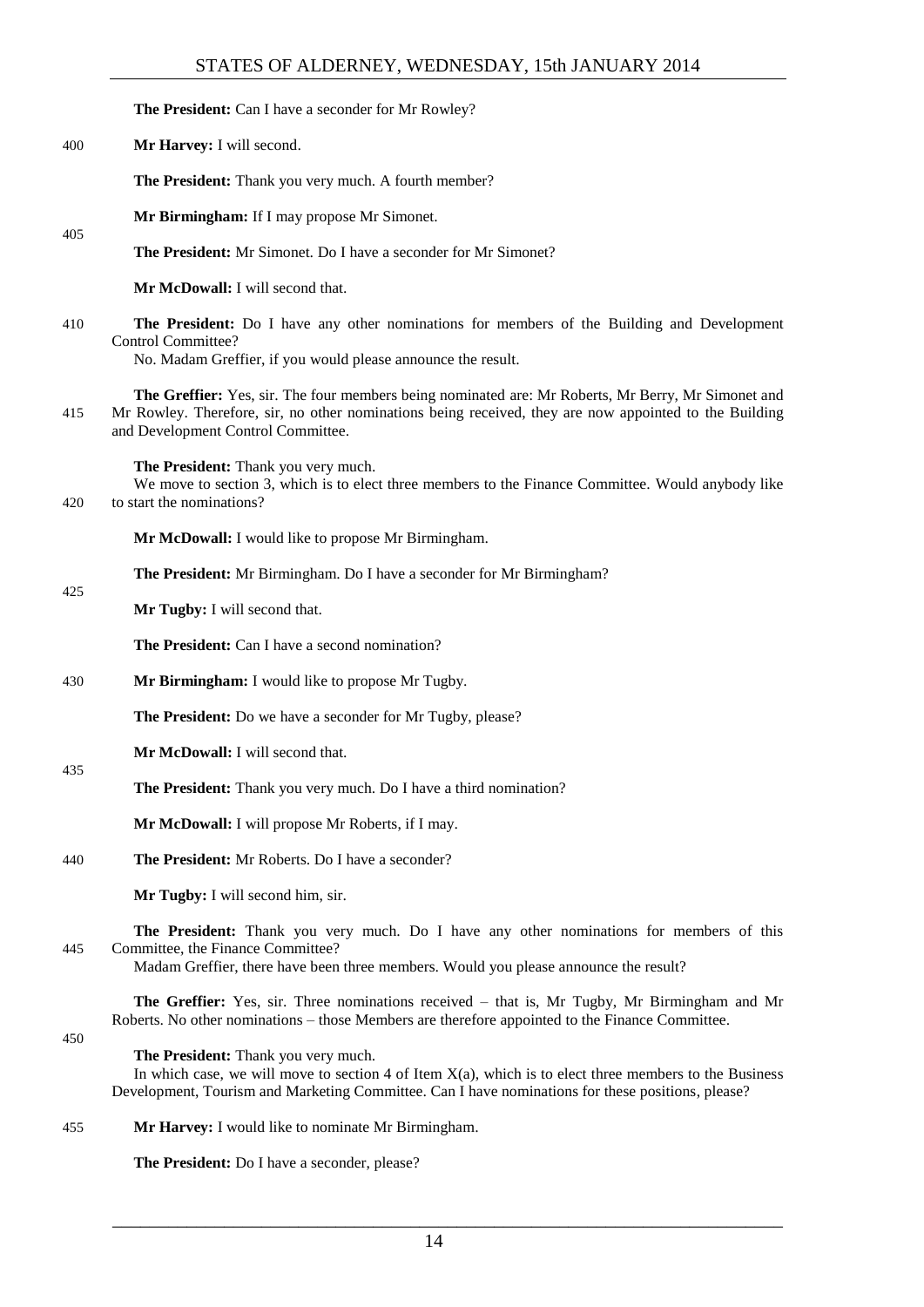|     | <b>Mr McDowall:</b> I will second.                                                   |  |  |
|-----|--------------------------------------------------------------------------------------|--|--|
| 460 | <b>The President:</b> Seconded.                                                      |  |  |
|     | <b>Mr Tugby:</b> I recommend Mr Berry.                                               |  |  |
| 465 | <b>The President:</b> You are proposing Mr Berry. Do I have a seconder for Mr Berry? |  |  |

**Mr Birmingham:** I will second Mr Berry.

**The President:** You will second Mr Berry. Do I have a third nomination?

**Mr Harvey:** I would like to nominate Mr Rowley.

**The President:** You propose Mr Rowley. Do I have a seconder for Mr Rowley?

475 **Mr Birmingham:** Yes, I will second Mr Rowley.

**The President:** Do I have any other nominations for this Committee? Madam Greffier, if you would please announce the result.

480 **The Greffier:** Sir, three Members being nominated – that is, Mr Birmingham, Mr Berry and Mr Rowley. No other Members being put forward, those Members are then elected to the Business Development, Tourism and Marketing Committee.

**The President:** Thank you very much indeed, Madam Greffier.

#### **XI. Other Appointments: Commonwealth Parliamentary Association – Three members elected**

<span id="page-14-0"></span>*Item XI.*

*The States is asked to elect three members to sit on the Management Committee in the affairs of the Alderney Branch of the Commonwealth Parliamentary Association (the President being ex-officio Chairman).*

485

470

**The President:** Could we move on to Item XI, please?

**The Greffier:** Item XI, sir, is the Commonwealth Parliamentary Association.

The States is asked to elect three members to sit on the Management Committee in the affairs of the 490 Alderney Branch of the Commonwealth Parliamentary Association – you sir, as President being the *exofficio* Chairman.

**The President:** Thank you very much, Madam Greffier. Mr Birmingham, as Convener, were there any comments on this Item?

495

**Mr Birmingham:** There were no comments on this Item.

**The President:** Thank you very much indeed. Does anybody want to nominate…?

500

**Mr Berry:** I wish to propose Mr Jean, Mr President.

**The President:** Mr Jean. Do I have a seconder for Mr Jean?

505 **Mr Birmingham:** I am happy to second Mr Jean.

**The President:** Thank you very much. Do I have any other nominations for these positions?

**Mr Roberts:** I propose Mr Arditti.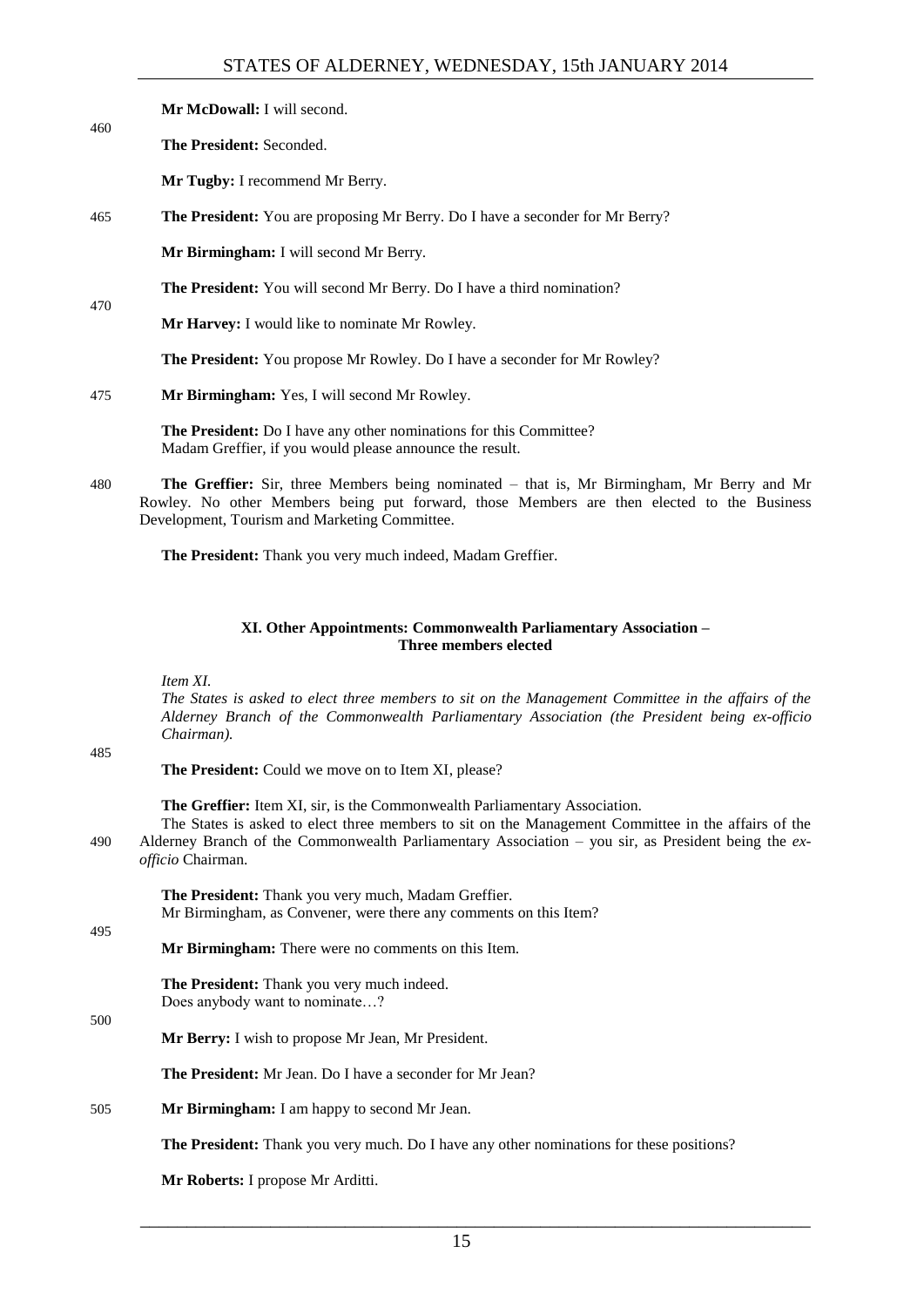510 **Mr Jean:** I will second that.

**The President:** A seconder for Mr Arditti. Do I have a third nomination?

**Mr Rowley:** If no one else is saying, sir, I would propose Mr McDowall.

**The President:** Mr McDowall. Do I have a seconder for Mr McDowall?

**Mr Tugby:** I will second him, Mr President.

520 **The President:** Thank you very much. Do we have any other nominations for the CPA? Madam Greffier, if you would please…

**The Greffier:** Yes, sir. Three nominations have been received: Mr Arditti, Mr Jean and Mr McDowall. No other Members being out forward, those Members are appointed to the Alderney Branch of the CPA.

525

515

**The President:** Thank you very much indeed.

#### **XII. Other Appointments: St Anne's School Management Committee – Mr Jean elected**

<span id="page-15-0"></span>*Item XII.*

*The States is asked to elect one member as a Representative on the Management Committee of St Anne's School for a period of three years expiring on 31st January 2017.* 

**The President:** Can we move to Item XII, please?

530 **The Greffier:** Item XII, sir, is the St Anne's School Management Committee. The States is asked to elect one member as a Representative on the Management Committee of St Anne's School for a period of three years expiring on 31st January 2017.

**The President:** Thank you very much indeed.

535 Do I have a proposer for…?

**Mr Birmingham:** A States Member stated that he had not been consulted on this matter and suggested it should not be on the Billet. He suggested he might have been away when the matter was discussed.

540 **The President:** Thank you very much indeed. Do I have any nominations for this position, please?

**Mr Berry:** I propose Mr Jean, sir.

545 **The President:** Do I have a seconder for Mr Jean?

**Mr Tugby:** I second Mr Jean, sir.

**The President:** We have a seconder for Mr Jean. 550 Do I have any other nominations for this position? Madam Greffier, there being no other nominations, would you please announced the result.

**The Greffier:** Sir, then Mr Jean is the representative on St Anne's School Management Committee.

555 **The President:** For a period of three years.

**The Greffier:** For a period of three years expiring on 31st January 2017.

**Mr Jean:** Thank you, sir.

560

**The President:** Thank you very much.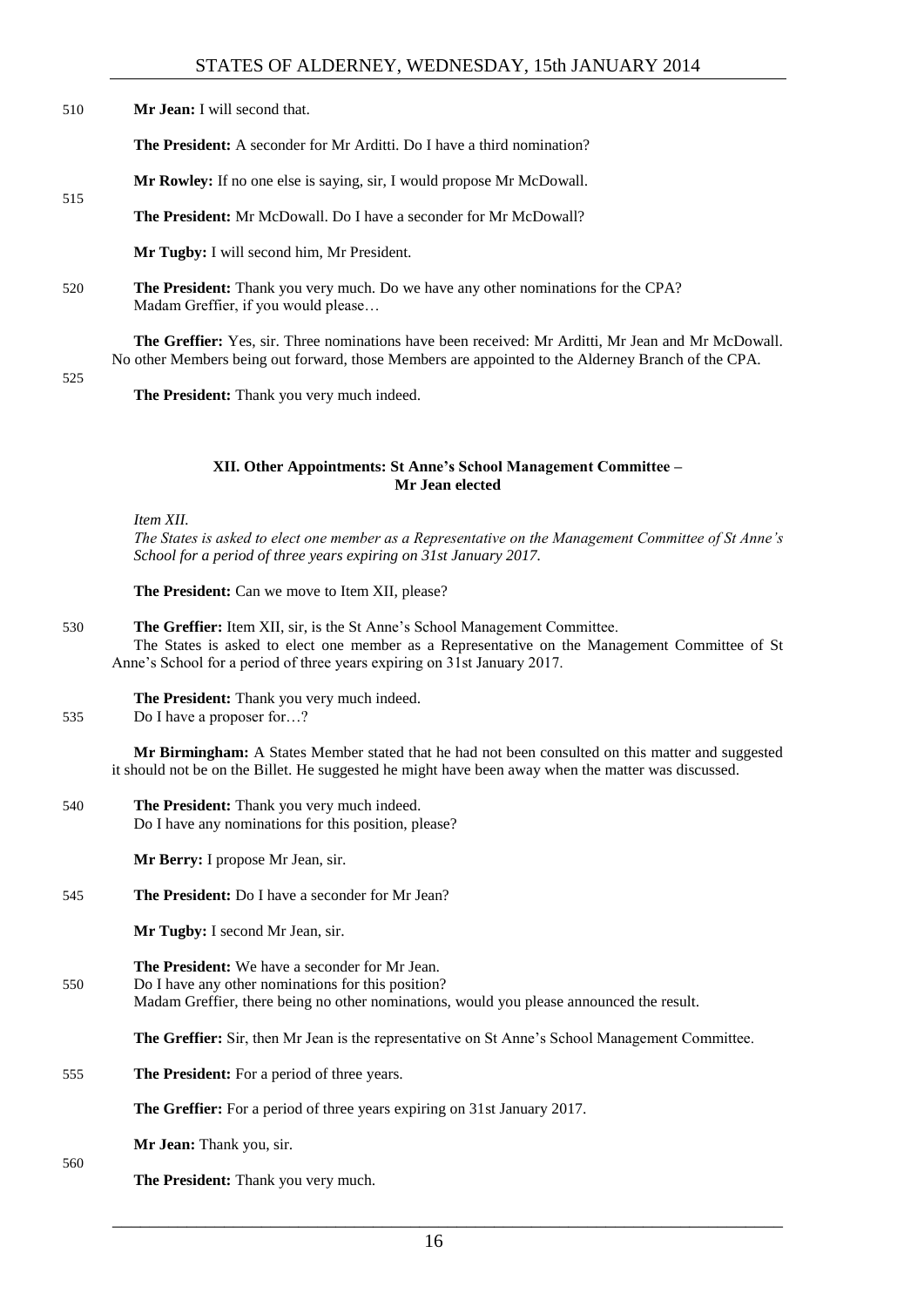#### **XIII. The States of Alderney Bank Accounts – Operational arrangements – Item approved**

<span id="page-16-0"></span>*Item XIII.*

*The States is asked to make the following arrangements relating to the operation of the States of Alderney Bank Accounts:*

*1. To empower any one member of the Policy and Finance Committee with the States Treasurer or her deputy, or the Chief Executive and the States Treasurer or her deputy, to operate the States of Alderney Bank Accounts.* 

*2. To empower any one member of the Policy and Finance Committee with the States Treasurer or her deputy, or the Chief Executive and the States Treasurer or her deputy, to operate the States of Alderney Water Board Bank Accounts.* 

**The President:** We move to Item XIII, please.

**The Greffier:** Item XIII, sir, is the States of Alderney Bank Accounts.

565 The States is asked to make the following arrangements relating to the operation of the States of Alderney Bank Accounts: to empower any one member of the Policy and Finance Committee with the States Treasurer or her deputy, or the Chief Executive and the States Treasurer or her deputy, to operate the States of Alderney Bank Accounts; and to empower any one member of the Policy and Finance Committee with the States Treasurer or her deputy, or the Chief Executive and the States Treasurer or her deputy, to 570 operate the States of Alderney Water Board Account.

**The President:** Thank you very much indeed. Mr Birmingham, as Convener?

575 **Mr Birmingham:** Thank you, Mr President. On Item XIII, there were no comments.

**The President:** Thank you very much indeed.

Mr McDowall, I believe you wish to propose… What I will do here, I will take these as one, unless 580 anybody objects? So, Mr McDowall.

**Mr McDowall:** Yes, I would like to propose both, Mr President. Thank you.

### **The President:** Thank you very much.

585 Do I have a seconder for that then?

**Mr Berry:** Yes, I will second that.

**The President:** Thank you very much.

590 Does any Member wish to speak on Item XIII?

Madam Greffier, there being no Member wishing to speak against that, which you please announced the result?

**The Greffier:** Sir, then Item XIII is carried unanimously.

595

**The President:** Thank you very much indeed.

#### <span id="page-16-1"></span>**XIV. Election of Alderney Representatives to sit in the Guernsey States of Deliberation – Two Representatives and two Alternative Representatives elected**

*Item XIV.*

*Following the procedure as laid out in the Resolution of The States of Alderney dated 18th October 2006 and the Plebiscite election of 1st December 2012, the States is asked: (a) To elect two Members to sit in the Guernsey States of Deliberation for 2014, and* 

*(b) To elect two other Members to sit in the Guernsey States of Deliberation as Alternative Representatives for 2014.*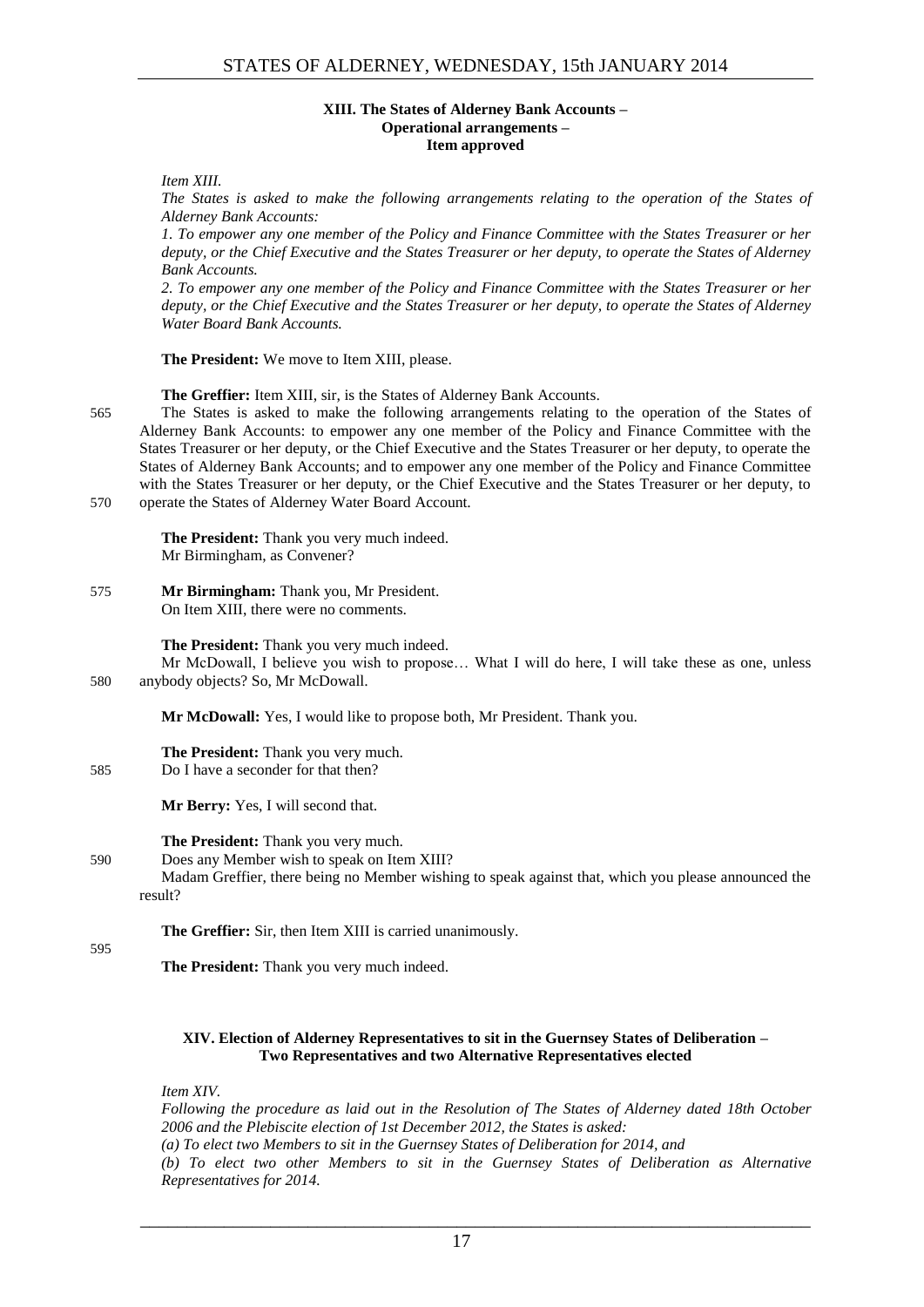**The President:** We move to Item XIV, please.

**The Greffier:** Sir, Item XIV is the Election of Alderney Representatives to sit in the Guernsey States of Deliberation.

- 600 Following the procedure as laid out in the Resolution of The States of Alderney dated 18th October 2006 and the Plebiscite election of 1st December 2012, the States is asked: to elect two Members to sit in the Guernsey States of Deliberation for 2014; and to elect two other Members to sit in the Guernsey States of Deliberation as Alternative Representatives for 2014.
- 605 **The President:** Thank you very much indeed. Mr Birmingham, as Convener.

#### **Mr Birmingham:** Yes, thank you.

One person said that they were under the impression that there were already two Members elected to 610 these positions. The Convenor said that the convention was that the States followed the procedure in the Plebiscite for the appointment of Alderney Representatives to sit in the Guernsey States of Deliberation, but there may need to be an election for alternative Members.

**The President:** Thank you very much indeed.

615 So we will take this as two parts for the two Members to sit in the Guernsey States of Deliberation. Can I have a proposer for the nominations, please? Yes.

**Mr Harvey:** I am pleased to propose Messrs Arditti and Jean for this.

620 **The President:** Thank you very much indeed. Do I have a seconder for those two positions?

**Mr Simonet:** I would like to second that, Mr President.

625 **The President:** Thank you very much, Mr Simonet. Do I have any other nominations? No? Madam Greffier, if you would read out the result of Item XIV(a), please, for the two Members.

**The Greffier:** Yes, sir. The two Members appointed to sit in the Guernsey States of Deliberation are Mr 630 Arditti and Mr Jean.

#### **The President:** Thank you very much.

We move to part (b), which is to elect the Alternative Representatives for those positions. Do I have a proposer for…?

#### 635

**Mr Simonet:** Yes, I would like to propose Mr Harvey and Mr Rowley.

**The President:** Mr Harvey and Mr Rowley. Do I have a seconder for Mr Harvey and Mr Rowley?

640 **Mr Birmingham:** Yes, I will second Mr Harvey and Mr Rowley.

**The President:** Thank you. I take it we have no other nominations for these positions? There being no further nominations, Madam Greffier, if you would read out the results for Item XIV(b), please.

645

**The Greffier:** Yes, sir. The Alternative Alderney Representatives in the Guernsey States of Deliberation are Mr Harvey and Mr Rowley.

**The President:** Thank you very much indeed.

650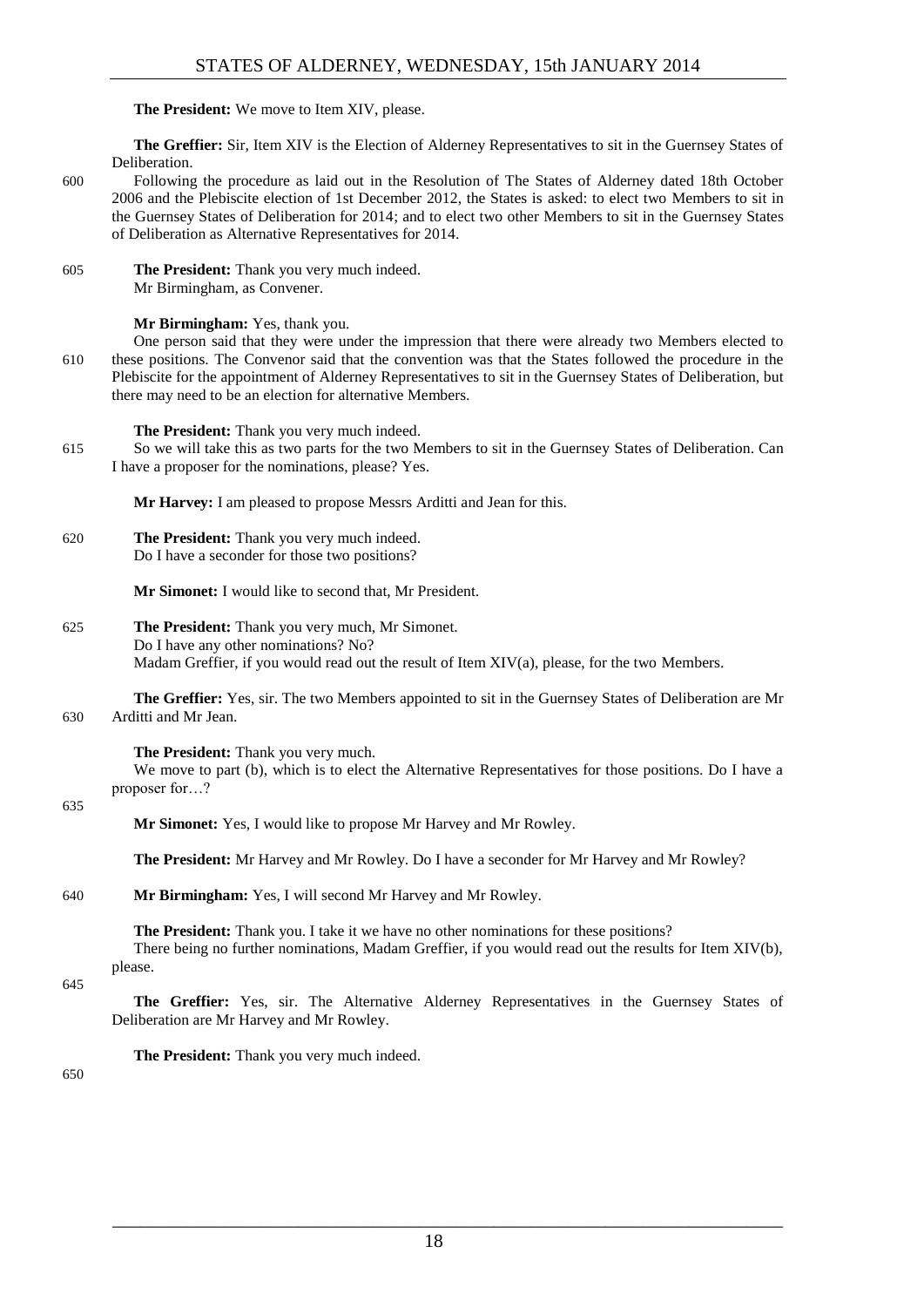#### **XV. Regulation on Nutrition and Health claims and Implementation of Food Supplements Directive – Deferred from December Billet – Item approved**

<span id="page-18-0"></span>*Item XV. The States is asked to approve: 'The European Communities (Implementation of Council Regulation on Nutrition and Health Claims) (Alderney) Ordinance, 2014'0; and 'The European Communities (Implementation of Food Supplements Directive) (Alderney) Ordinance, 2014'.*

**The President:** We move to Item XV, please.

**The Greffier:** Item XV is the Regulation on Nutrition and Health claims and Implementation of Food 655 Supplements Directive. This matter, sir, was deferred from the December Billet, and the States is asked to approve: The European Communities (Implementation of Council Regulation on Nutrition and Health Claims) (Alderney) Ordinance, 2014'; and The European Communities (Implementation of Food Supplements Directive) (Alderney) Ordinance, 2014.

660 **The President:** Thank you very much indeed. Mr Birmingham, as Convener.

**Mr Birmingham:** Thank you, Mr President.

One person said that it made sense to adopt everything in this Item. He pointed out that there was no 665 reference to genetically modified foods, however.

**The President:** Thank you very much.

Mr Simonet, I believe you wish to propose this.

#### 670 **Mr Simonet:** Yes, I do, Mr president.

This Item was deferred from the last meeting. I think it states itself quite clearly, and I propose that we accept it.

**The President:** Mr Harvey, I believe you wish to second this.

675

**Mr Harvey:** Thank you, Mr President.

Yes, I am pleased to second this motion.

**The President:** Thank you. Does any Member wish to speak on Item XV? 680 Mr McDowall.

**Mr McDowall:** Mr President, I reluctantly support these things. These are the sort of initiatives which the European Commission spends millions of pounds on in terms of the sledgehammer to crack a nut. But I do, slightly reluctantly, support it.

685

#### **The President:** Does any Member wish to speak on Item XV?

There being nobody speaking against Item XV, Madam Greffier, if you would please announce the result.

690 **The Greffier:** Sir, that is carried unanimously.

**The President:** Thank you very much indeed.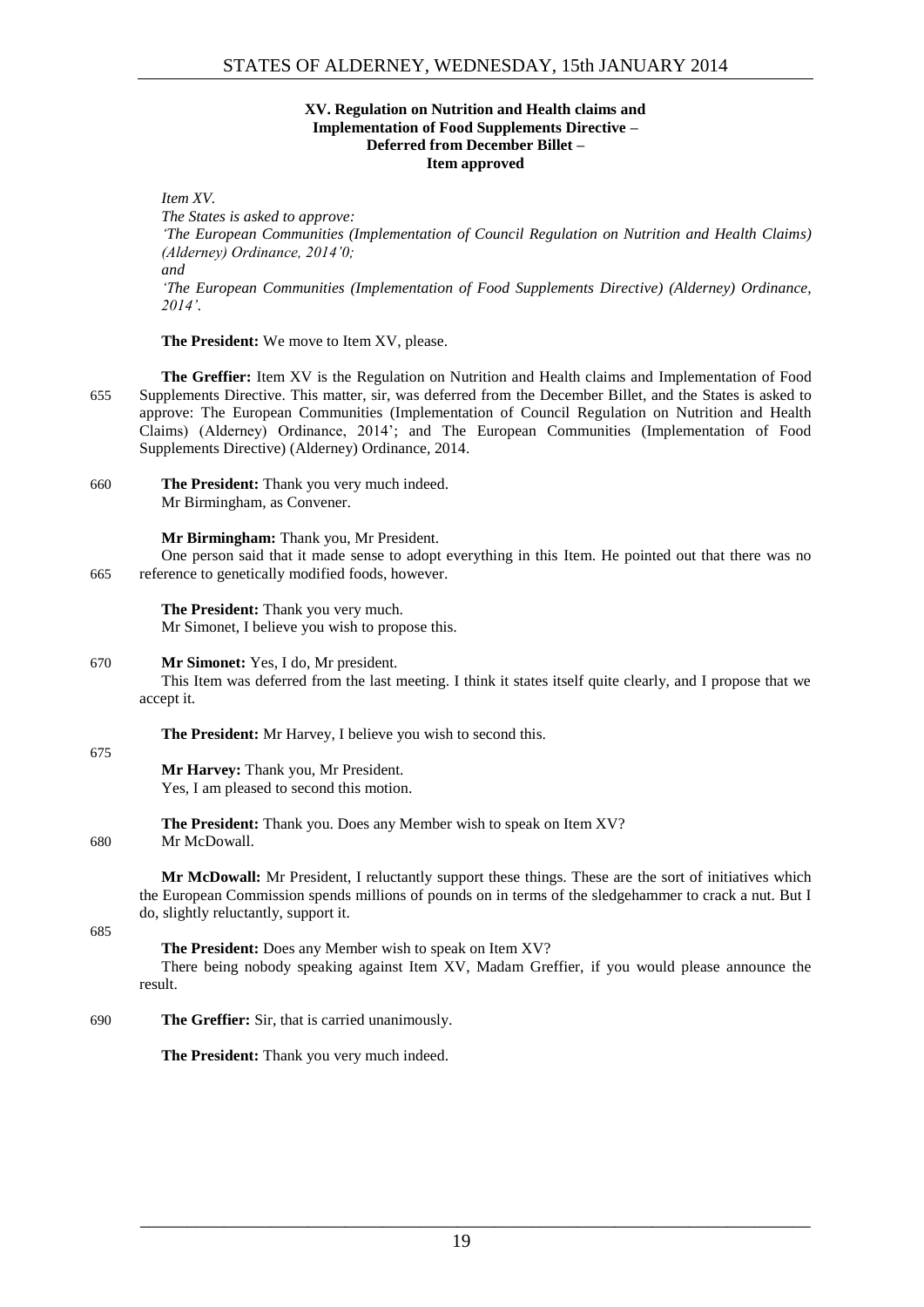#### **XVI. The Building and Development Control (Alderney) (Amendment and Fees) Ordinance, 2014 approved**

<span id="page-19-0"></span>*Item XVI.*

*The States is asked to approve 'The Building and Development Control (Alderney) (Amendment and Fees) Ordinance, 2014'.*

#### 695 **The President:** We move to Item XVI.

**The Greffier:** Sir, Item XVI is the Building and Development Control (Alderney) (Amendment and Fees) Ordinance, 2014.

The States is asked to approve that Ordinance.

700

#### **The President:** Thank you very much, Madam Greffier. Mr Birmingham, as Convener.

#### **Mr Birmingham:** Thank you, Mr President.

705 One person objected to the fact that two different laws were being amended by this Item. The Convener stated that the primary amendments were to the Building and Development Control legislation but there were consequential amendments needed for the water regulations.

The Convener was asked to clarify the difference between section 2(a) and 2(b). If I may, I can proceed on to that slightly later.

- 710 It was stated that the amendments were pre-judging the outcome of the review of the Building and Development Control Law which was currently underway. It was further stated that this section needed to be clarified in view of the concern about subdivision of dwellings and the potential for a significant number of dwellings being created with no reference to the full States. This person stated that the Building Regulation changes were long overdue.
- 715 The Convener agreed to provide answers to the questions posed, following discussion with the Law Officers.

There were three questions relating to technical aspects of the amendment.

The first question was: if approved, where in the Law will section 2 onwards appear? I have the advice from the Law Officers, if you would like me to give it?

#### **The President:** Please do.

**Mr Birmingham:** The answer is that it will not appear under the BDC Law. These are free standing provisions made by Ordinance under the fee powers in sections  $5(1)(b)$  and 39 of the Law as amended by 725 the preceding sections 1(3) and (5) of the Ordinance – see new section 39(3) for the building control fees – and under the relevant power in the States Water Supply (Prevention of Pollution) (Alderney) Law, 1972.

When new fees are set in the future, they will also be set by Ordinance. This can be in a separate free standing Ordinance or in the main Fees Ordinance, providing that the Fees Ordinance is also made under the fees powers under the BDC Law.

730 The second question was: amendment to the States Water Supply Ordinance – is this normal that an Ordinance amending one Law can also amend another Law or Ordinance?

The answer is: yes, provided the Ordinance is also made under a power to amend that other Ordinance. In the recitals at the beginning of the Ordinance, it is also made under the powers in sections 2 and 12 of the States Water Supply (Prevention of Pollution) (Alderney) Law, 1972. It is therefore sensible to include the

735 amendment in this Ordinance in this case, as the new Building Regulations made under the BDC Law necessitate a change to the reference in the Water Supply Ordinance.

And the third question was: what is the difference between section  $1(c)$ ,  $2(a)$  and  $(b)$  – this refers to the new subsection (2) inserted by section 1(4)(c) of the Ordinance in relation to construction of a dwelling?

The answer is: this provision reflects wording already in section 38(b) and (d) of the Law. The 740 difference is that conversion or alteration in (a) covers actual operational development, whereas (b) covers a change of use, which may not also involve such operational development.

I hope that clarifies those issues. *(Laughter)*

**The President:** Thank you very much, Mr Birmingham.

745

**Mr Birmingham:** Furthermore, it was stated that any decisions at this stage could pre-empt the review currently being undertaken by ARUP, and suggested that the Item should be withdrawn if there is no urgency.

\_\_\_\_\_\_\_\_\_\_\_\_\_\_\_\_\_\_\_\_\_\_\_\_\_\_\_\_\_\_\_\_\_\_\_\_\_\_\_\_\_\_\_\_\_\_\_\_\_\_\_\_\_\_\_\_\_\_\_\_\_\_\_\_\_\_\_\_\_\_\_\_

720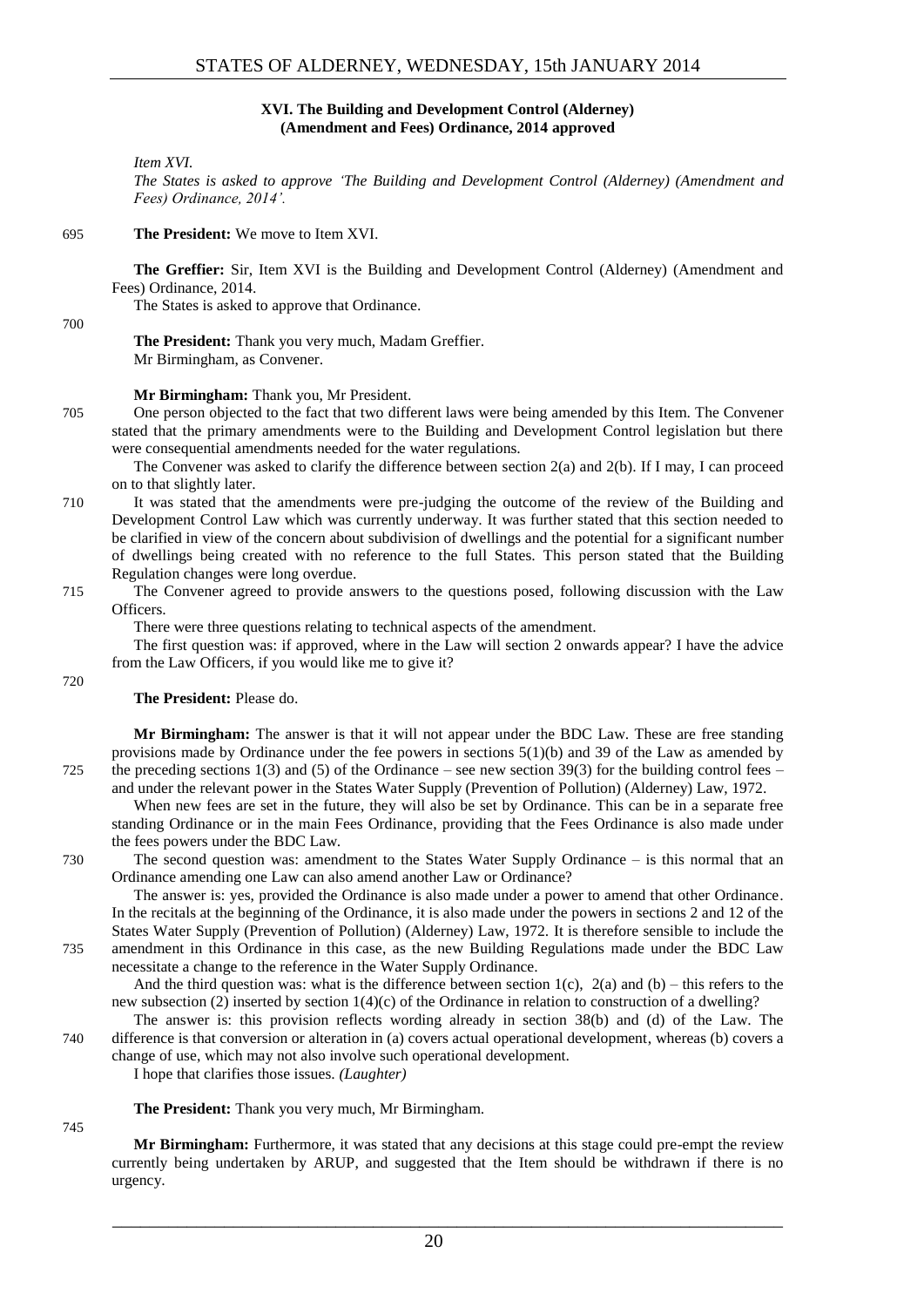One person said that the requirement to go to the Court of Alderney to appeal a decision on building 750 regulations was inappropriate and expensive, and that a tribunal should be established to rule on such matters. This was supported by two other people.

Finally, it was stated by one person that the 2002 Law was fit for purpose and did not need to be changed.

And that was the final comment relating to this Item.

#### **The President:** Thank you very much.

Would you like to stay on your feet or all would you like to sit down and have a drink of water?

**Mr Birmingham:** I may as well stay on my feet.

760

755

**The President:** Very well. In that case Mr Birmingham, would you like to propose Item XVI?

**Mr Birmingham:** Thank you, Mr President, fellow States Members, Ladies and Gentlemen.

As many are aware, the Building and Development Control Committee is currently undertaking a 765 review of the planning process in Alderney, in association with the planning advisory company, ARUP. So it is a valid question to ask why the BDCC wishes to amend the Law at this time.

The amendment Law that has been brought before the States today is a piece of work that has been ongoing for about three years. Planning law can be complex. There are many inter-relationships between one part of the law and the other, and between the Law itself and other Laws and ordinances.

770 Here we are looking at three areas of change.

The first is a minor terminological change relating to what constitutes 'construction of a dwelling'; second, the alteration of Part 6 of the Law, allowing for the adoption of modern building regulations and a simpler method for the adoption of new regulations in the future; and thirdly, the addition of a new phased charging structure to allow for ease of use, in line with changes made to other States of Alderney related 775 ordinances associated with the 1993 Fees Alderney Ordinance.

Sir, I shall change with each change first and then answer the question about timing.

Firstly, the change of terminology relating to 'construction of a dwelling': the changes here relate to subdivision of an existing dwelling to create an additional dwelling or dwellings and also the demolish and rebuild of an existing dwelling. The keyword here is *existing*. By many, it has been widely felt that the 780 whole tenor of the 2002 Building and Development Control Law, particularly the need for exemption ordinances, has been based on the idea of conservation of the Island's land stock – that is to say, the control and of construction of new habitations on greenfield sites.

However, the Law deals with the construction of dwellings, not buildings. This is due to the terminological needs of the planning Law to separate the idea of a building used for habitation, rather than 785 for other purposes – hence the use of the term 'dwelling'.

However, this then creates problem that when a house is subdivided into two habitations from an existing single habitation, an additional dwelling would be created, and so under section 33 of the Law, an exemption ordinance must be sought by the applicant, for the planning application to be considered. The same situation occurs with a house that requires demolishing and rebuilding.

790 Despite the fact that in this situation, an existing dwelling is being replaced with another dwelling, which may be identical, the terminology still means that this is classed as construction of a new dwelling. not the replacement of the existing one. Again, this means the requirement for an exemption ordinance to be sought under section 33 of the Law.

Now, in my view, both these situations are the unintended consequence of the terminology and not the 795 intention of the Law when it was drafted. In practical terms, this creates an unnecessary level of red tape for the applicant to have to meet, whilst for the BDCC, it causes delay and increased cost in the need for the drafting of an exemption ordinance by the Law Officers, whilst adding no significant protection to the Island's land stock.

In certain circumstances, due to timing of Committee meetings and all the breaks in the political year, 800 an application could take up to six months. Let us look at a demolish-and-rebuild situation, where a house has been badly damaged in a fire or by subsidence. In these circumstances, the last thing that the owner of such a property needs is unnecessary delay created by red tape in order to rebuild their house, just because of the unintended consequences of the terminology.

For me, this change merely removes an unnecessary level of red tape caused unintentionally by the 805 current wording of the Law.

Additionally, there is an argument that the current wording regarding subdivision directly conflicts with the intention of the Law to protect Island land stock. If you wish to protect greenfield sites, then the ability to maximise the use of the existing housing stock is paramount. Therefore, the ability to convert the existing housing stock for alternative usage is not only desirable, it is essential.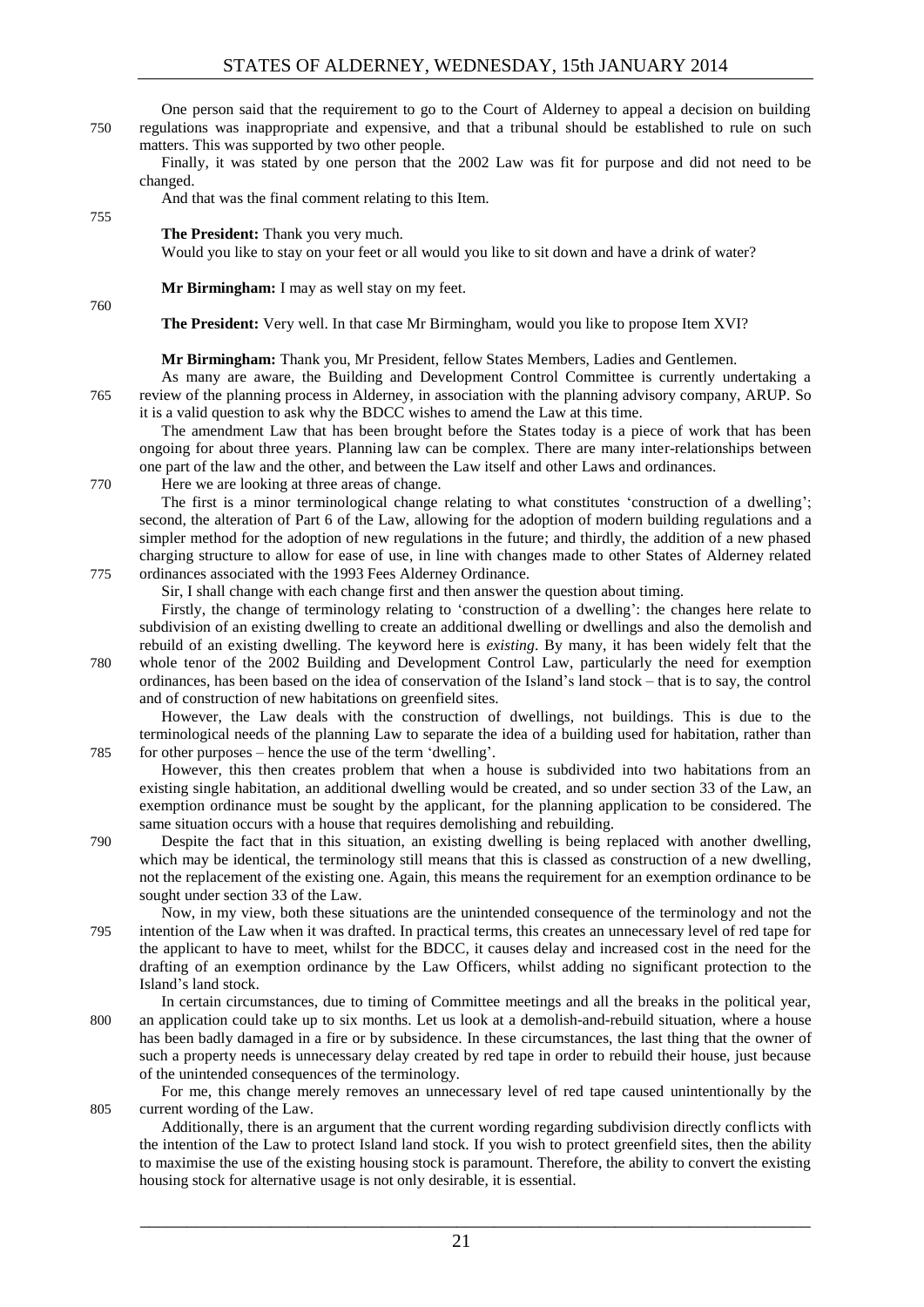810 The current definition of construction of a dwelling, in my view, actually makes this *more* difficult and conflicts with the whole concept of reducing pressure on the use of the Island's greenfield sites.

Now, one concern that was raised at the People's Meeting and needs addressing here would be the situation regarding a development such as Fort Tourgis. It was suggested that the change to the terminology would mean that the exemption ordinance would not be required and therefore there would be no control 815 over the number of flats that any proposed development of that site would allow. That is totally incorrect.

The change to the Law refers to subdivision of an *existing dwelling*, which for Fort Tourgis is not. Such development as Fort Tourgis, or for that matter Fort Albert, still requires an exemption ordinance. Exemption ordinances are about who can develop and not the technical detail of what the development is. In fact, in the past there have been many demands placed on exemption ordinances to include planning 820 detail in them that should not be in there.

The 'what' of a planning application is the responsibility of the BDCC, as the independent arbiters of the planning law, and it is important to realise that the BDCC already has a series of policy guidelines that specifically deal with the planning requirements of subdivision dwellings. This deals with subjects such as parking, floor area, utilities provision and many other guidelines that any developer will have to adhere to

825 for planning permission. It is here that the oversight of any development takes place legally, not as part of an exemption ordinance.

So the outcome of this change of terminology, in my view, means reduced red tape, speeding up of the planning process, reduction in cost to the public and the States and the removal of a roadblock to the best utilisation of the Island's existing housing stock, taking pressure off the Island's greenfield sites.

830 Additionally, it will simplify the process for the conversion of houses for the elderly, which allows them to downsize their property and still remain in their own home, and will give them the ability to create accommodation within their existing home for carers, for the same purpose.

In my view, these are all valid reasons for the change to the terminology.

Moving on, secondly, to building regulations: it has been widely agreed for some considerable time that 835 the States need to adopt up-to-date building regulations. This was acknowledged at the People's Meeting, and in fact, questions have been asked at previous People's Meetings about this matter on issues, such as the heating water tanks.

Now, some may have a concern that the introduction of new building regulations may have a detrimental effect on the building trade, introducing red tape. Now, in reality, this situation is that it is the 840 States playing catch-up with the building industry. Why is that? The law currently uses the 1978 building regulations as the legal standard. However, most contractors in fact use more modern standards than those currently within the law.

Take the example of electricians. They may be a member of an industry body such as NAPIT. As members of such an organisation, a contractor is often protected by the body for insurance purposes. If the 845 contacted then produces work below the modern industry standards, then they may well be in contravention of the insurance that those bodies provide. So in the case of electricians, most will have to use 2002 UK building regulations to cover their work. This is the case for nearly all building contractors who are members of professional building associations.

- Adopting modern regulations will only affect cowboy building. One of the concerns raised in the 850 housing surveys of the Island has been the quality of the ordinary housing stock. This change to the law will help maintain the standard of work on the Island provided by the Island's contractors and at the same time help to protect the public, who may not fully understand the technical aspects of work that is being undertaken on their property by a contractor.
- Third and finally, this Ordinance makes technical changes to the Law in respect of in relation to the 855 charging of fees. Over the last few years, there have been structural changes made, relating to the way the States charge fees. These charges have been across the board relating to many different areas of States fees, in many cases relating to the Fees Ordinance or from 1990. The changes proposed here will make the future alteration of the fees structure for building regulations and planning fees more straightforward and place such charging on a clear legal footing, though those changes will still have to be brought to the States 860 through an ordinance.

As part of the process, the BDCC have also reviewed the existing schedule of charges and its structure and have taken measures to simplify the charging regime, making it more transparent and also to modernise the charging structure through such methods as metrification.

The fees themselves have not been reviewed since 2009 and as part of the restructuring, an increase had 865 been factored into the review of the charges. However, the restructuring of the fees means that in many cases, categories of work have dropped into lower charging categories, some small works have been removed from charging entirely, whilst in the case of the building regulations, there are substantial reductions in charge in some areas, particularly relating to floor area.

It is therefore vital to assess the overall effect that these changes will make on the terms of fees and 870 levies, as there are winners and losers out of this process, depending on the nature of the work to be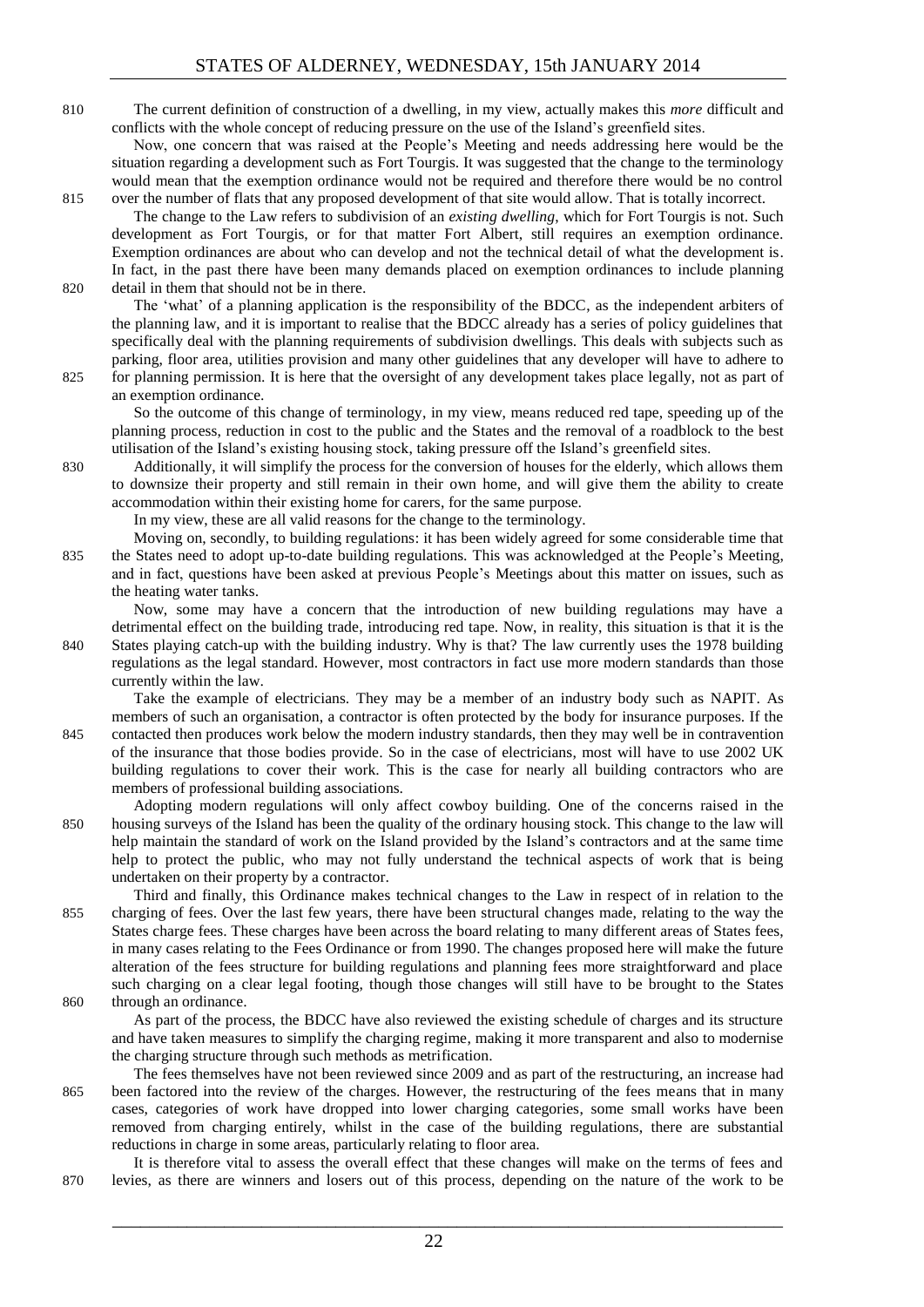progressed. Also, the current depressed state of the Island economy demands that, where possible, the States should avoid levying additional cost on the Island's construction industry. At this time, the Committee has been mindful of that in considering the charges.

Now, as part of the work relating to these charges, the staff of the BDCC have taken the proposed new 875 charging regime in this Ordinance and tested it against the previous three years of charges levied. The analysis has shown the following: taking into consideration the overall effect on total fees charged, this analysis shows a reduction in the level of total fees levied by the planning department  $-$  so that is a *reduction* in total fees levied – in other words, a cut in the total cost levied on development charged by the States. This means the changes are primarily about a fairer redistribution of the charges, due to the level of 880 work that may be incorporated in the preparing them, and are not an exercise in the increase of States

income.

So in summary, this Ordinance reduces the level of red tape, removes the need for exemption ordinances in two specific circumstances, allows for the introduction of modern building regulations, and a simplified structure for their adoption, the introduction of a clear structure for the charging of fees and a simplified 885 schedule that leads to a reduction in the total amount of fees levied. In my view, these are all positive

changes to the law. So reverting back to the initial question of why introduce these changes now, instead of waiting for the outcome of the planning review, rather than ask 'why', in my view the question should be 'why not?'. Will the current review of the planning law suggest that a modern planning process should increase the level of 890 red tape? The answer to that is no.

Will the review suggest that the Island should not have a simpler method for the adoption of new building regulations? The answer to that is no.

Will the review suggest that we should use out-of-date regulations? The answer is no.

Will the review suggest that we should not have a simpler and transparent structure for the charging of 895 fees? The answer is no.

So if the answer to these questions is no, then should the States delay the adoption of these changes? In my view, the simple answer to that question is also no.

The review of the planning process covers huge areas, such as the appeal system, the land use plan and its enquiry system, the use of the exemption ordinance system, the level of provision of protection of the 900 green belt, amongst many, many other issues. These recommendations will no doubt inspire huge debate and will require further public input before any proposed changes to the law can be processed. These legal changes will be complex and may take considerable time, not only to draft, but also to conduct the due diligence required of any changes that the review proposes.

It may take considerable time for a new Law to be formulated, even if that is the outcome of the review, 905 and as I pointed out, these amendments to the Law have been in the pipeline for around three years and are mostly technical in nature. Kicking these changes into the long grass for potentially a similar length of time is therefore simply not an option, in my view.

The adoption of these changes is purely a matter of good governance and is in no way detrimental to the review that is taking place. In fact, it may help that process. Preparing the ground by addressing some of the 910 technical aspects of the Law, such as building regulations and the charging of fees, which will help to speed up this pace of the creation and adoption of the new Law, if that is what to happen.

So after full consideration of all these points, I conclude that now *is* the time to adopt these changes and I fully support this Ordinance and it aims. As Chairman of the BDCC, I am content to propose it, and I recommend its adoption to Members of the States.

915

**The President:** Thank you, Mr Birmingham. Mr Rowley, I believe you wish to second this?

**Mr Rowley:** Yes, that is right, sir.

920 If we can remove unnecessary red tape, ensure modern building standards, and provide transparency for fees as well, actually reducing them, then I think that has got to be a good thing. Thank you.

**The President:** Thank you, Mr Rowley. 925 Any other Members? Mr Arditti, do you wish to speak?

**Mr Arditti:** Thank you, sir.

I am puzzled by these amendments and, sadly, Mr Birmingham, I am afraid I am still none the clearer! What is so urgent that we have to make an important decision about transferring an important power

930 from the full 10-Member States to this small Committee of four on the BDCC?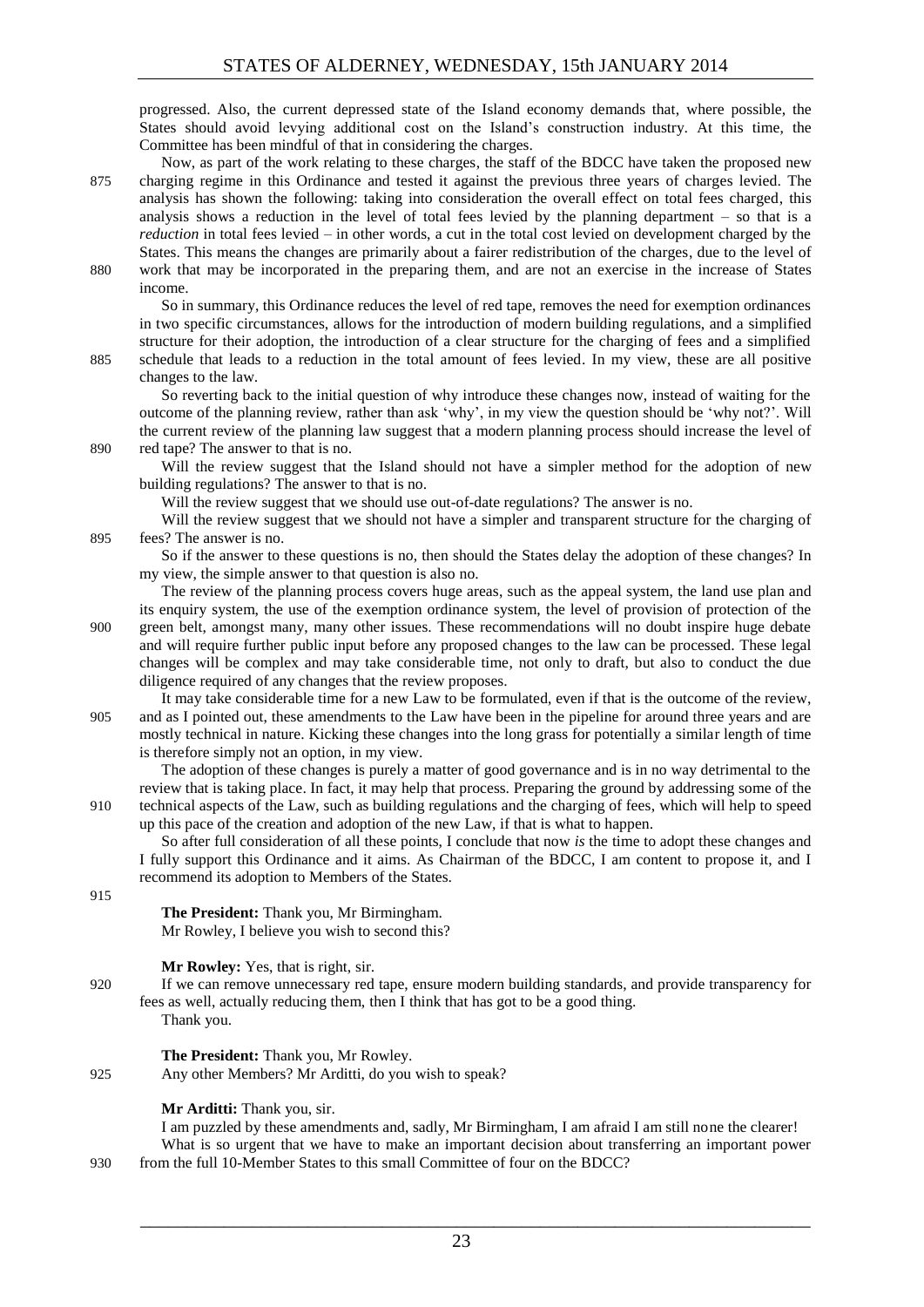Mr Birmingham, the Chairman of the BDCC assured the People's Meeting that neither he nor his Committee are aware of any particular one-for-one development or subdivision development to which this amendment might relate. So what is the hurry – even if it has been on the Building Control Committee's todo list for some three years?

935 Surely the point is that while this has been on their to do-list, the ARUP review was not underway. Now it is underway and we do not yet know the result. ARUP are engaged in reviewing our development law and I have seen no evidence from them to suggest that they have yet formed any view about these amendments or what their view might be when they report back.

In my own discussions with ARUP, I have expressed the view that under our existing 2002 Law, 940 exemption ordinances are very important, and it is very important that they come to the full States.

I sat on the Building Development Control Committee in the last States and there was always a feeling there that exemption ordinances are tiresome and unnecessary, full of red tape. Nothing could be further from the truth, in my submission. They are an important protection for the Island and can be processed very simply.

945 Under the 2002 Law, there is a blanket ban on the creation of dwellings, with only two exceptions: C permits and exemption ordinances granted by the full States. In *this* way, control of the housing stock is kept separate from other planning considerations. Ordinary planning considerations are supposed to meet objective criteria, which should be capable of delegation to a small committee. However, strategic issues about whether the Island needs more or less dwellings of a particular category should come to a public

950 hearing of the full States, and I am not happy about signing away that responsibility of the full States to a small committee – at least, not until I see a full report from ARUP, and I can see where this change fits in with the rest of any other proposals they may make.

I disagree with Mr Birmingham. I do not think this is good governance; I think this is bad governance. I think good governance says there is a comprehensive and expensive review underway and we should pause 955 and see where this will fit in with the new regime that is proposed to us.

I have no problem with the building regulations, but unfortunately we cannot cherry pick because it is just one proposal before us, so unfortunately when I vote against the amendments, I have to vote against them all. But I would urge… It is no disaster. I would urge the Building Development Control Committee to come back separately with the building regulations as soon as they can.

960 With regard to the fees, I am nervous. We are in the middle of a recession and this is not the time to put up fees, in my view. On the contrary, we should be looking for ways bring to bring them down.

Now, I heard Mr Birmingham tell us that although this proposition does include fee increases, it is his belief that the overall effect is to result in a reduction of fee income, but I am not concerned about that. I am concerned about the bill to the individual applicant. I think what Mr Birmingham was saying was that… 965 Well, I think what he was saying did not take into account the very large reduction in the number of planning applications, and when he says the overall effect on fee income will be lower –

**Mr Birmingham:** I was going to say, if I can make a point of clarification –

970 **The President:** Point of order.

**Mr Birmingham:** Yes, the analysis that was done by the staff of the BDCC listed the previous three years' applications to the Building Control Committee, of which there is a total of what the amount is of fees charged. Staff then took the new list, applied that to those situations, right the way down the board, and 975 the total level of fees levied at the bottom line – so over exactly the same number of applications – showed a reduction.

**The President:** Thank you, Mr Birmingham.

Mr Arditti, do you care to continue?

980

**Mr Arditti:** Well, I thank you for that and I accept entirely what you say. It obviously raises questions as to whether the applications were like for like, and whether anything to do with the recession had any effect on that.

I just do not know. I have got no information before me, to be able to judge the likelihood of an 985 individual applicant, or applicants, finding the cost of initiating new work on the Island going up. I just do not know. In a 'do not know' situation, I find it difficult to decide how to vote! So that is my position on fees.

I suppose the answer is, if I was satisfied that there was no increase facing an individual applicant, then I would be very happy to place my confidence in the Building Control Committee to juggle around with 990 those fees in the way they see fit.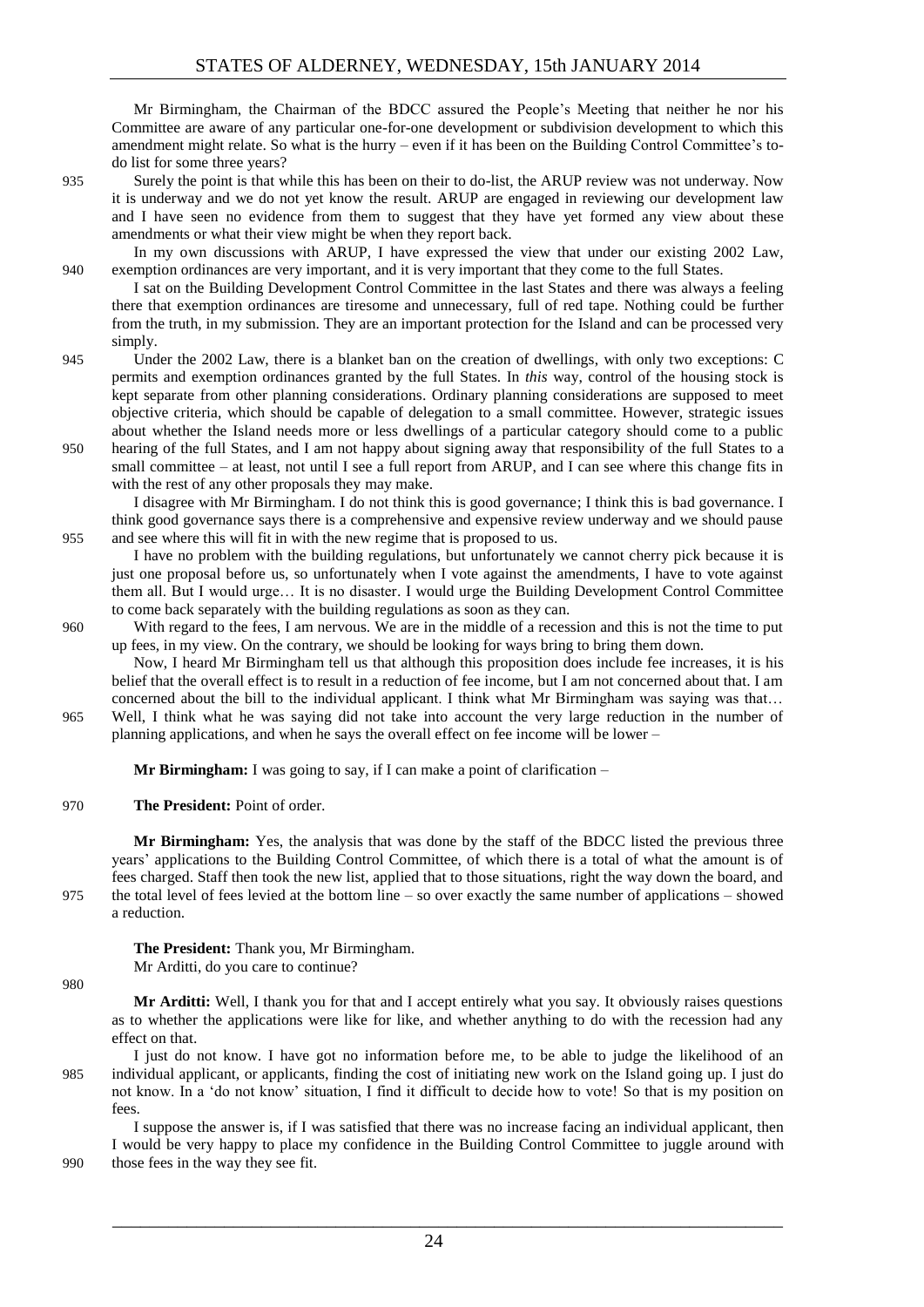But again, it really is really secondary for me. The most important thing in doing this amendment is the exemption ordinance, which I actually think is not some technical nuisance. I think it is actually a very important role that *must* remain with the full States and must not be delegated to any committee. Thank you, sir.

995

#### **The President:** Mr Arditti.

Does any other Member…? Mr Jean, do you wish to speak on this?

**Mr Jean:** I would like to, if I may, sir.

1000 Since the fees are all part of the amendment, I will start with the fees.

Sir, fellow Members of the States, now is the wrong time to raise these fees. Amazing, for most of the year, there have been four to five applications a month and most of these need not even involve the Committee: a garden shed, a satellite dish, a fence planned on a wooden back storm porch.

Lists years ago of 20 to 30 applications each month, and I would like to see the Finance Committee 1005 examine these scales of fees. We have no information here in this Billet at all to relate to. We do not know how much it costs for any single item.

There is little information in the Billet. The increase is to help cover the costs of reading plans: States of Guernsey planning department, Campbell and Bloese? I am not sure. I do not know.

We should not raise these fees. Instead, we should try to reduce that cost and bring our reading of plans 1010 on Island, using perhaps a retired architect, or somebody that could read a plan. I believe the fees may well be too high and act as a retardant in this Island. A view to a reduction in fees. I think is more important.

My concerns about this part of the Ordinance: the Chairman of Building and Development assures us, there is a review being conducted by ARUP. These items will not be detrimental to that process, he says. I do not agree. In fact, I am amazed that both are placed together on this Billet.

- 1015 These amendments are dangerous for the following reasons: I question the knowledge and ability of such a new Committee to be placing such amendments in the first place. I believe these proposals have never been discussed at Policy Committee, or at least, I do not remember any discussion. I am not being critical, but if that is the case, then we at Policy have not discussed these items and they should not have been signed on to any Billet.
- 1020 I will speak… I have already said that, I have spoken about the fees.

First, let me address the single and multiple construction amendment part of this legislation, which have always been placed before all 10 Members of our States in the form of the exemption ordinance. My view of this process is that it is the right way to do this. The States of Alderney is in control. By voting for this amendment, which will allow the Building and Development Control Committee to vote for the demolition 1025 of a property, with a possible single or multiple application, with no ceiling or capping of the amount of dwellings allowed on any one site that I can see, the States would effectively be abrogating its own power and responsibilities to a relatively – and I am sorry to say this, but I have to – inexperienced Building and Development Control Committee, consisting of four Members and an almost brand-new Chairman.

I asked the States to listen and help by voting this out for the time being.

1030 Consideration must as well be given to the public. Good representation of views were clearly expressed at the last People's Meeting, I believe they do not want this item passed.

Another part of our legislation that could be affected is the Historic Buildings and Ancient Monuments Law. If an application to take down a large town property were received of historic importance and part of the Historic Buildings Register, we would then be weakening our ability to both control and maintain the 1035 Historic Buildings Register by abrogation of the power of our 10-man States to the four-man Building and Development Control Committee, consisting of four men who have not been there for very long at all, I am afraid.

Another concern over multiple development  $-1$  notice there is no suggestion of any capping or limitation to the amount of permits which, if we pass this item, could be passed – is a marina scheme. Has 1040 any interest been declared from the Committee? Both these marina schemes should come to the full States. Any multiple application should always and *only* come to the full States. I cannot emphasise this enough.

The Alderney States always… Sorry, I have got something wrong here… To advise and help on behalf of its membership… Sorry.

The Alderney Society, always so willing to advise and help on behalf of its membership and for the 1045 people of Alderney, whose views were placed so well at our People's Meeting by the spokesman who was there: their authority would be severely weakened if this were passed this evening. Could the Chairman consider the suggestion made more than once at that Meeting and withdraw this Item?

Then there is the ARUP inquiry and their report. I feel we should *not* pre-empt that report. The Building and Development Committee is premature, ill-prepared and I am most unhappy. Wake up, Members of the 1050 States and vote against this Item!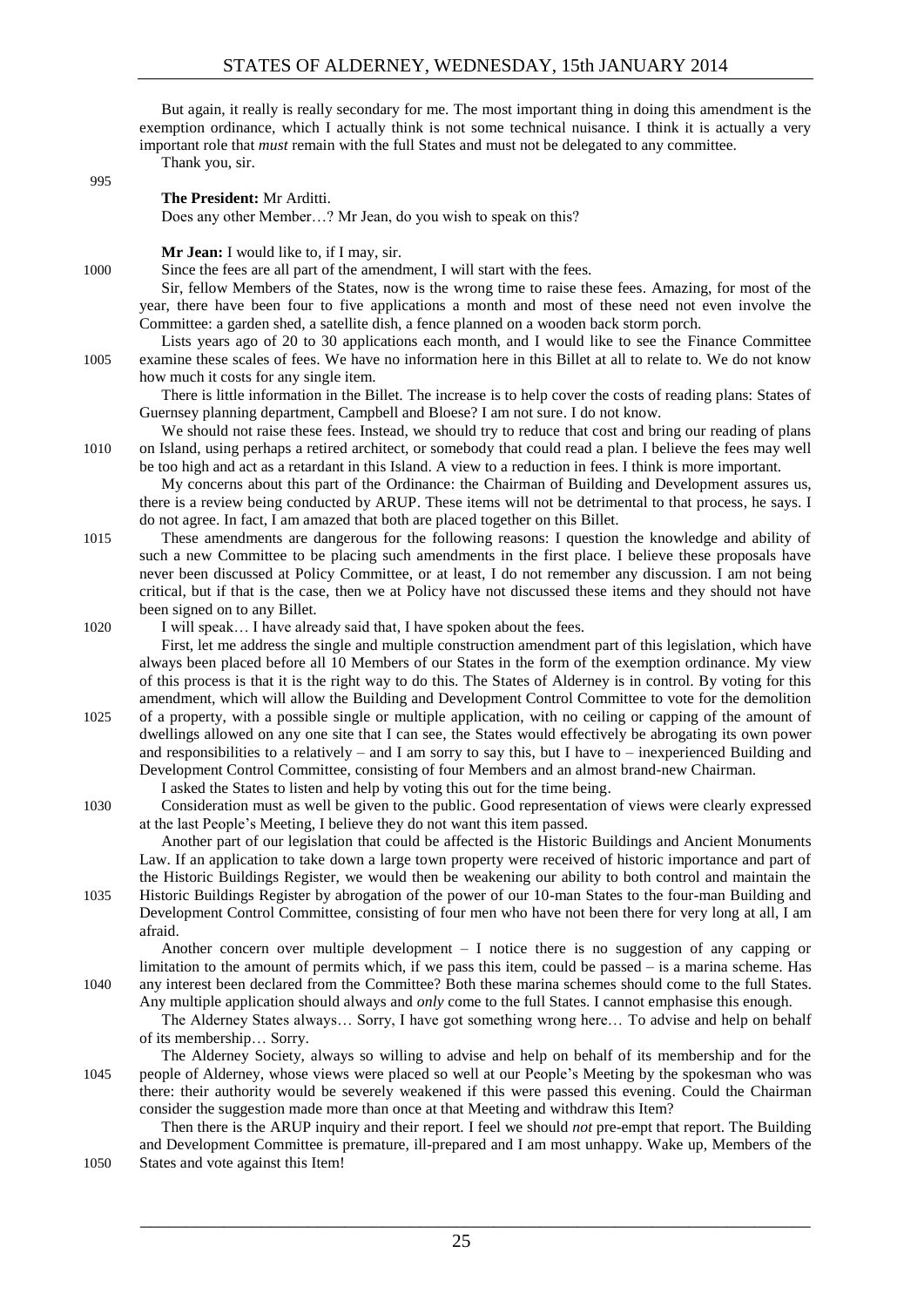### STATES OF ALDERNEY, WEDNESDAY, 15th JANUARY 2014

In finishing, I would just like to, if I may, check my notes, sir. We are effectively here, if we pass this tonight, eroding the authority of the full States. I believe we are actually flouting public wishes and I believe most of all – most *serious* of all – we are taking away safeguards given by the full States in debate and we are also not giving… There is the possibility that some of these large projects will not be given the 1055 second and third airing that they would receive by coming to this States for debate.

I really do urge the States Members to vote this out and vote the fees out as well. I cannot emphasise enough that this abrogation of power is really serious.

Thank you, sir.

#### 1060 **The President:** Thank you, Mr Jean.

Does any other Member wish to speak on this? Mr Berry.

**Mr Berry:** As a member of the Building and Development Control Committee, sir, we have given due concern with this, but I would say this, sir, to this meeting: I am under the guidance of the whole States, and 1065 if the whole States wish to defer this, then it is down to individual conscience and I will be directed by that vote, sir.

It will come back at some later stage if it is voted out. It will go forward, if it is voted in, sir.

**The President:** Thank you, Mr Berry. 1070 Does any other Member…? Mr McDowall.

#### **Mr McDowall:** Yes, thank you, Mr President.

I have quite a lot of sympathy with Mr Arditti and Mr Jean's comments. I find this mind-bogglingly complex. I do not really understand it, and if this is simplicity, I do not see simplicity here.

1075 I think we should wait for the ARUP review and therefore I am going to vote against it.

#### **The President:** Thank you very much.

Does any other Member wish to speak on this subject? Mr Birmingham, if you would care to sum up.

#### 1080

**Mr Birmingham:** Yes, thank you very much, Mr President.

I would like to address some of the points that have been raised in debate.

Mr Arditti is right: the exemption ordinance system is very, very important. It gives a lot of protection to, particularly as I stated in my speech, the land stock of the Island and that is absolutely key.

- 1085 But the reality is that, in a lot of cases, there have been informal subdivisions of properties on the Island happening for a long period of time, and it tends to be that, quite a lot of the time, it is almost at a later date that we actually have to pursue an exemption ordinance for work that is sort of undertaken as a casual situation. Now, quite rightly, that should not abrogate people from complying with the law, but in a practical manner, I cannot think of an occasion where a subdivision has been thought to this body and it has 1090 not been passed straight off the bat. I cannot think of a situation relating to the demolish and rebuild. I think
- the situation there is luckily a situation that does not often happen, and the difficult situation that I put of perhaps having to rebuild after a fire or subsidence has not happened that I am aware of.

But pretty much as a matter of course, when subdivisions of the type we are talking about here are brought to the BDCC, it is pretty much a matter of course, a matter of policy that there they are brought 1095 straight to the States for the exemption ordinance and then they are voted on.

It is just, in my view, the situation here, because it deals only with existing buildings, it is not a threat to the Island's overall development plan in a way that removal of exemption ordinances may be when you are dealing with greenfield sites. That is a completely different issue: the issue of new build compared to conversion.

- 1100 Now, Mr Jean mentioned a couple of examples. He specifically talked about marina development, as one example. Again, I stress, the change here in the Law is about existing buildings. So in the case of a marina development, that is all going to be new build. Exemption ordinances will have to come forward. There is no change to the Law here to threaten that. Those types of development are not what this technical change in the Law actually means.
- 1105 Now, the other issue he brought up: historic buildings. We have policy documents within the BDCC and some of them are very, very strict and particularly one area that we have some very strict guidance over is historic buildings. Admittedly, in those circumstances, yes, there would not be maybe a second back-up of coming to the States in terms of the exemption ordinance, but I can say that the BDCC take control of historic buildings very, very seriously and, as I say, as the independent arbiters of the law, that is not going
- 1110 to change when it deals with historic buildings.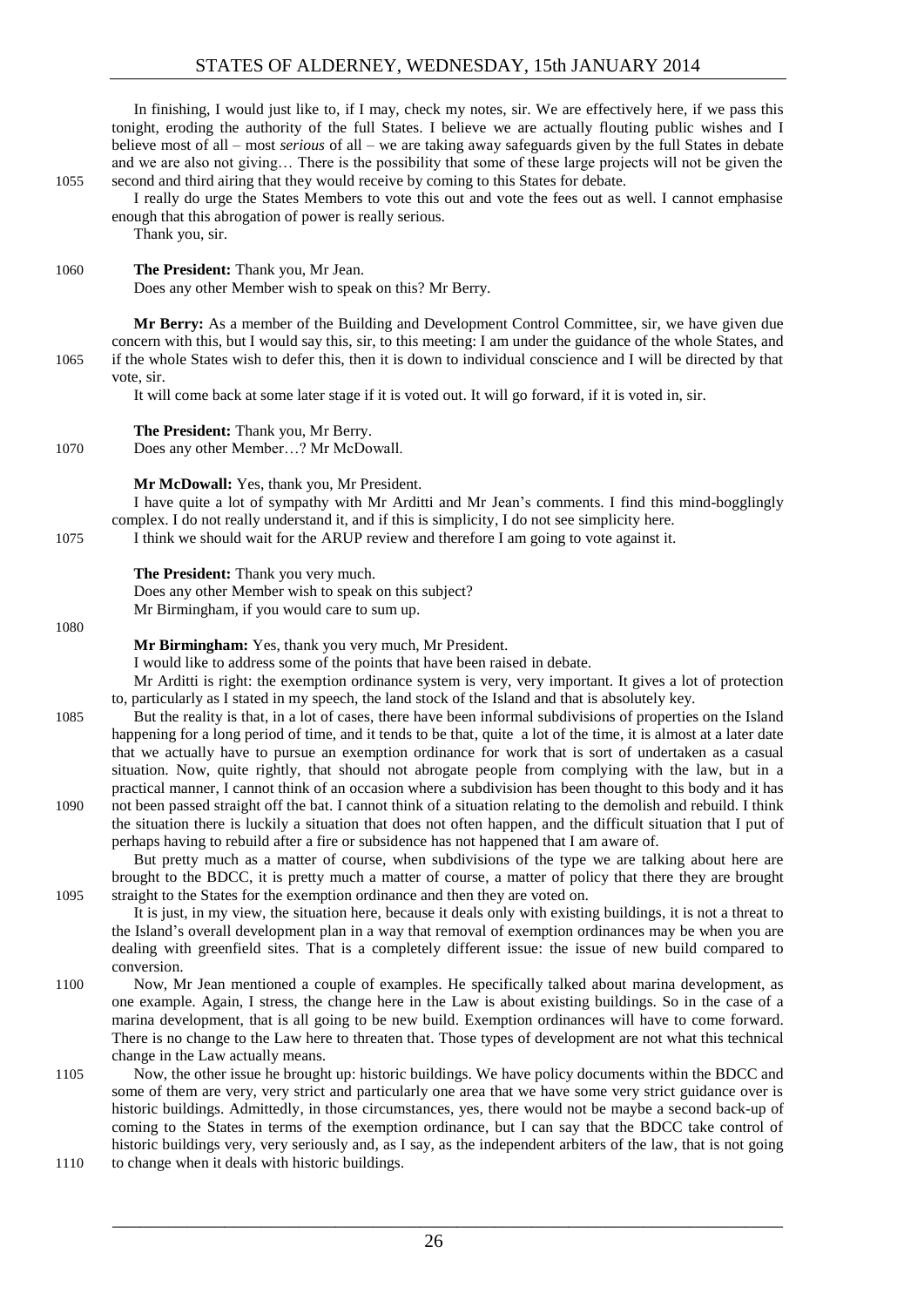**Mr Jean:** Sir, on a point of information.

**The President:** Point of…

1115

1120

1135

**Mr Jean:** It is not that I am arguing with. What I am arguing about with you is the fact that it weakens the Historic Buildings and Ancient Monuments Law and puts that Law and the Alderney Society's views in the hands of four men, not 10.

Thank you very much.

**The President:** Carry on, Mr Birmingham.

**Mr Birmingham:** Just ticking through some of the other notes that I had here, and I will refer quickly to *[Inaudible]* fees that were brought up, it is certainly not my intention at any point to look at raising fees 1125 for the States – quite rightly, at the moment. We are not in a position where we should be putting unnecessary burden on the development issues in the Island.

Now, some of the changes in here are actually going to lead to some considerable reductions, particularly in the building regulation fees. We are talking that, potentially, there are some substantial reductions. I can give an example of a development that is potentially on the books that involves 1130 commercial development, where there is potentially a halving of the fees from the building regulation by the adoption of these new fees.

As I stated it is rather difficult to do like with like here, because we are dealing with changes to the bands, the removal of some options into other bands, and it has been quite a long and complex procedure. In fact, that is partially the reason why it has taken so long for this issue to come to the States.

**Mr Jean:** Sir.

**The President:** Do you wish to make a point of order?

1140 **Mr Jean:** A point of order, if I may.

**The President:** Go ahead.

**Mr Jean:** On that point, Mr Birmingham, I wish to point out that in the Billet, it mentions that some of 1145 these fees will rise as much as 5%. That is a very serious rise in fees. It is above of the cost of living index. You may say that some of the other fees will go down, and I believe that they may go down by yet a further reduction in applications to your Committee – very serious.

**The President:** Thank you very much, Mr Jean.

1150 Mr Birmingham.

**Mr Jean:** Thank you, sir.

**Mr Birmingham:** Just as a quick point to that, as I said, the Building and Development Control 1155 Committee have been looking very closely at these changes and certainly, it has definitely been my intention all the way through – and that is from three years of being on the Building and Development Control Committee – that we should have no significant increases in this matter.

Now, he mentions that there are some increases, and I will give you an example of where that does take place here, and it is right at the bottom end, on minor works. Currently, if I am correct in thinking, the 1160 bottom fee for minor works is £31.50. This rounds the figure up to £35.

Now, you can look at that figure as an example of one where the overall impact in total fees charged: you are talking about, of last year, 197 applications, an increase of only £350 overall to the States, in terms of the fee.

- But one of the things that was looked at here was that despite the fact that these are minor works, there 1165 is still a certain level of work that still has to be undertaken by the States and the officers that needs coverage and payment, whereas actually some other places, such as building regulations, the larger premises were being overcharged, in the opinion of the BDCC, purely because it was a floor area calculation, rather than necessarily the amount of work was going in.
- The intent here, with this restructure, has actually been to try and keep as much of a *status quo* as 1170 possible. In your point that you said that the 5% is above the rate of inflation, well it is not, because this is a rise from 2009. So if you took that 5% rise over a five-year period, it is substantially under what RPIX would have been over that period.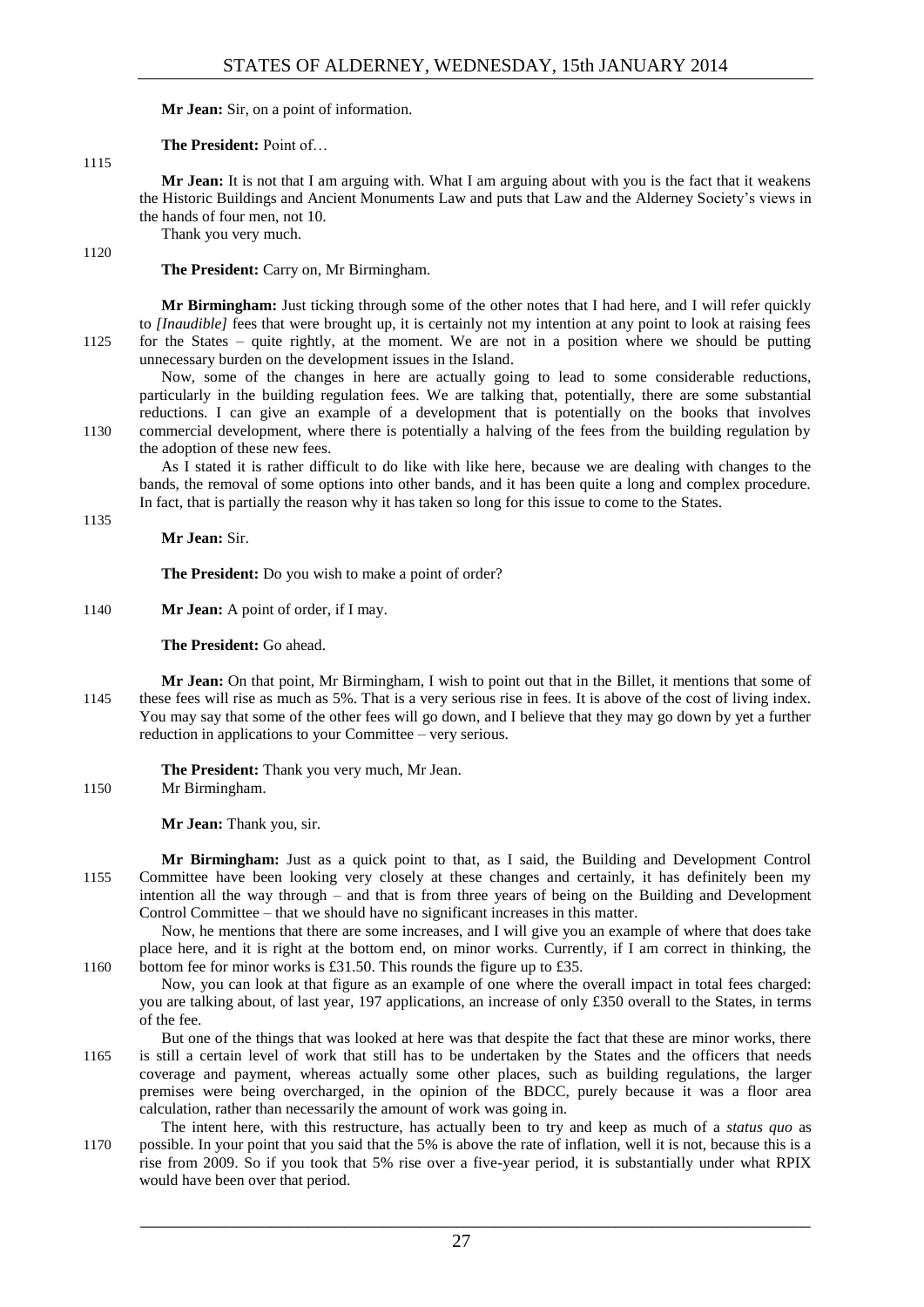All I can say, as a member of the BDCC, is these predominantly are technical changes, particularly on the building regulations and the fees, and they do require amendment.

- 1175 In terms of the terminological change, relating to the construction of a dwelling, I have to again stress, it is about existing dwellings. It is not going to affect any new build and certainly, until the review comes back from ARUP relating to that particular nut, there will be no way that myself as BDCC Chairman will be going anywhere near it.
- However, I will say that again, these technical changes to terminology have been under review by the 1180 BDCC for at least three years.

I hope I have been able to at least calm some of the fears relating to these changes. But all I can do is say that I support this Ordinance and I hope that the other Members will support it too.

**The President:** Thank you, Mr Birmingham.

1185 Madam Greffier, if you would put Item XVI to the vote, please.

*A vote was taken and the results were as follows:*

| <b>FOR</b>    | <b>AGAINST</b> |
|---------------|----------------|
| Mr Tugby      | Mr Arditti     |
| Mr Birmingham | Mr Jean        |
| Mr Berry      | Mr McDowall    |
| Mr Harvey     |                |
| Mr Simonet    |                |
| Mr Rowley     |                |
| Mr Roberts    |                |

1190 **The Greffier:** Sir, that is carried, 7 votes to 3.

**The President:** Thank you very much indeed.

#### **XVII. Questions and Reports – States of Alderney Strategic Plan 2014**

<span id="page-27-0"></span>*Item XVII.*

1195

*A report entitled 'States of Alderney Strategic Plan 2014' has been received from Mr Francis Simonet, Chairman of the Policy and Finance Committee.*

**The President:** We will move on to Item XVII, if we may please, Madam Greffier.

**The Greffier:** Yes, sir, Item XVII are Questions and Reports. We have received one Report from Mr Simonet.

**The President:** Thank you very much indeed. 1200 Mr Birmingham, as Convener, were there any comments on this Item?

**Mr Birmingham:** One person queried who was involved in the Alderney Enterprise Group. The Chief Executive explained how the group had been established and stated that Chamber of Commerce had been involved, as well as subject matter experts from off-Island, including Aurigny, Sure, and the Commerce and 1205 Employment Department.

> **The President:** Thank you very much. Mr Simonet, I believe you wish to place this Report?

1210 **Mr Simonet:** Yes, I do, sir, and I would like this to be put on the Deliberations.

**The President:** Thank you very much indeed. Do any Members have any questions for Mr Simonet on the Report?

1215 **Mr Arditti:** I do not need to say this...

**The President:** Is this a question for Mr Simonet? Thank you.